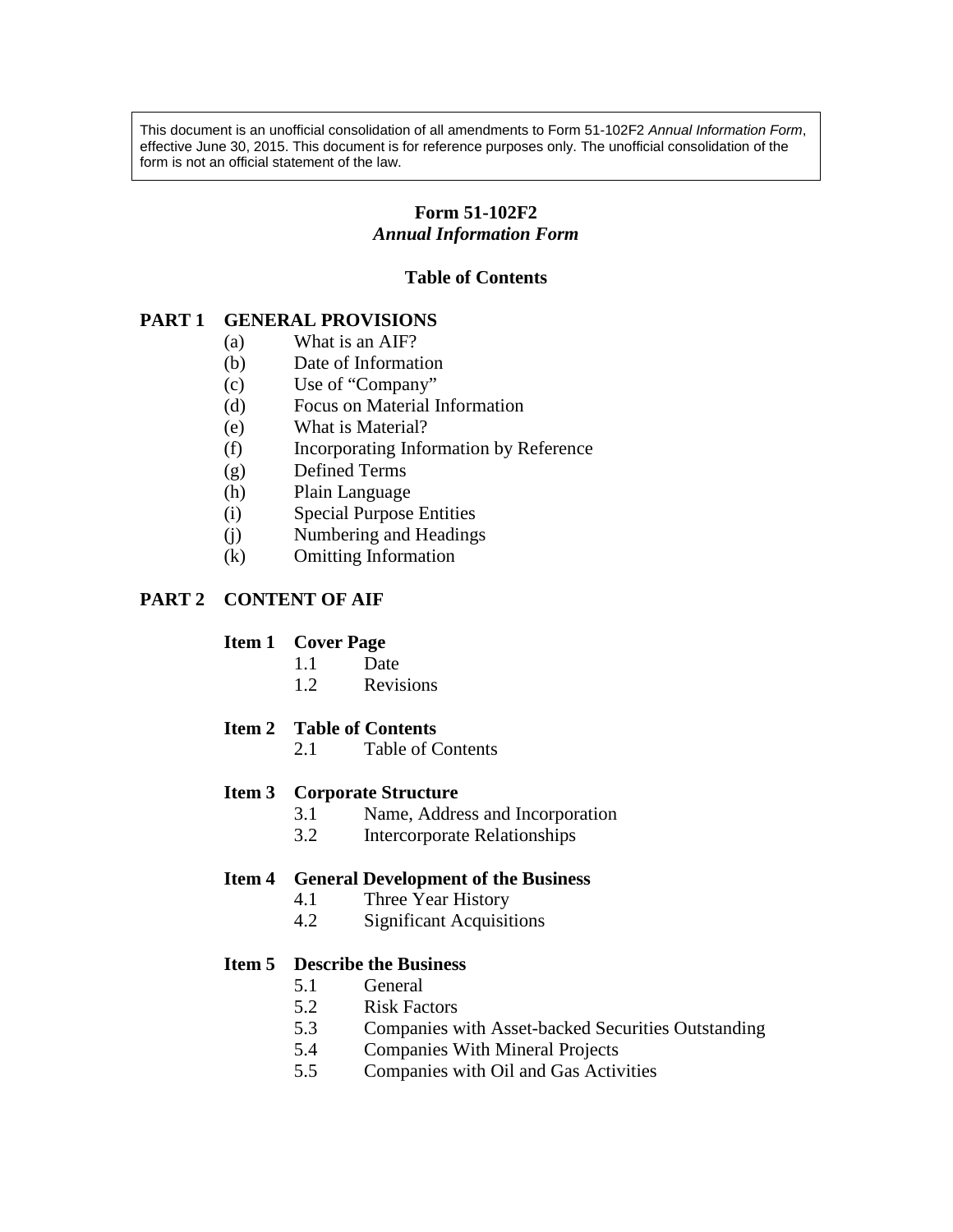#### **Item 6 Dividends and Distributions**

6.1 Dividends and Distributions

#### **Item 7 Description of Capital Structure**

- 7.1 General Description of Capital Structure
- 7.2 Constraints
- 7.3 Ratings

#### **Item 8 Market for Securities**

- 8.1 Trading Price and Volume
- 8.2 Prior Sales

#### **Item 9 Escrowed Securities and Securities Subject to Contractual Restriction on Transfer**

9.1 Escrowed Securities and Securities Subject to Contractual Restriction on Transfer

#### **Item 10 Directors and Officers**

- 10.1 Name, Occupation and Security Holding
- 10.2 Cease Trade Orders, Bankruptcies, Penalties or Sanctions
- 10.3 Conflicts of Interest

#### **Item 11 Promoters**

11.1 Promoters

#### **Item 12 Legal Proceedings and Regulatory Actions**

- 12.1 Legal Proceedings
- 12.2 Regulatory Actions

#### **Item 13 Interest of Management and Others in Material Transactions**

13.1 Interest of Management and Others in Material **Transactions** 

#### **Item 14 Transfer Agents and Registrars**

14.1 Transfer Agents and Registrars

#### **Item 15 Material Contracts**

15.1 Material Contracts

#### **Item 16 Interests of Experts**

- 16.1 Names of Experts
- 16.2 Interests of Experts

#### **Item 17 Additional Information**

17.1 Additional Information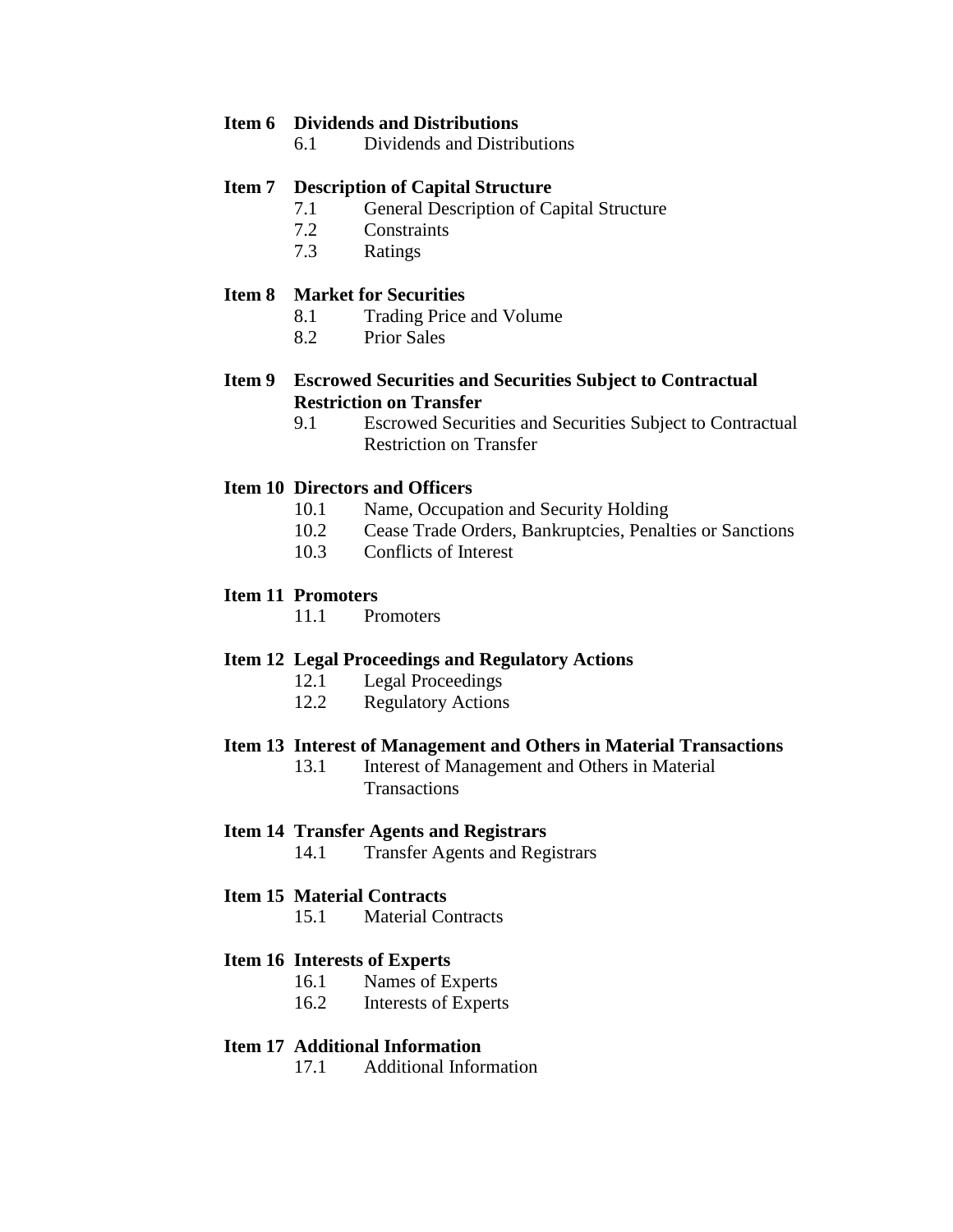# **Item 18 Additional Disclosure for Companies Not Sending Information Circulars**<br>18.1 A

Additional Disclosure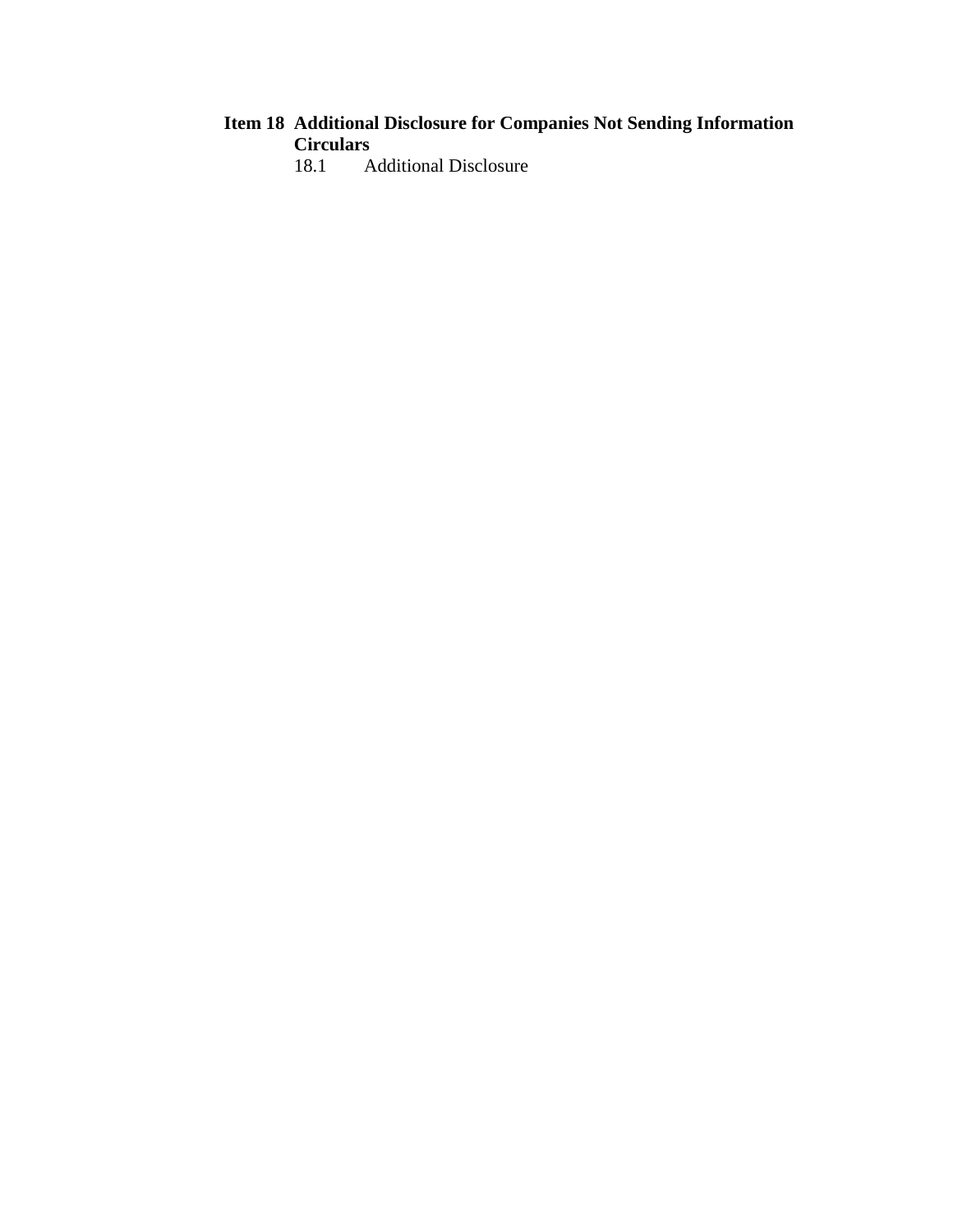# **Form 51-102F2** *Annual Information Form*

# **PART 1 GENERAL PROVISIONS**

## **(a) What is an AIF?**

An AIF (annual information form) is required to be filed annually by certain companies under Part 6 of National Instrument 51-102. An AIF is a disclosure document intended to provide material information about your company and its business at a point in time in the context of its historical and possible future development. Your AIF describes your company, its operations and prospects, risks and other external factors that impact your company specifically.

This disclosure is supplemented throughout the year by subsequent continuous disclosure filings including news releases, material change reports, business acquisition reports, financial statements and management discussion and analysis.

# **(b) Date of Information**

Unless otherwise specified in this Form, the information in your AIF must be presented as at the last day of your company's most recently completed financial year. If necessary, you must update the information in the AIF so it is not misleading when it is filed. For information presented as at any date other than the last day of your company's most recently completed financial year, specify the relevant date in the disclosure.

## **(c) Use of "Company"**

Wherever this Form uses the word "company", the term includes other types of business organizations such as partnerships, trusts and other unincorporated business entities.

All references to "your company" in Items 4, 5, 6, 12, 13, 15 and 16 of this Form apply collectively to your company, your company's subsidiaries, joint ventures to which your company is a party and entities in which your company has an investment accounted for by the equity method.

## **(d) Focus on Material Information**

Focus your AIF on material information. You do not need to disclose information that is not material. Exercise your judgment when determining whether information is material. However, you must disclose all corporate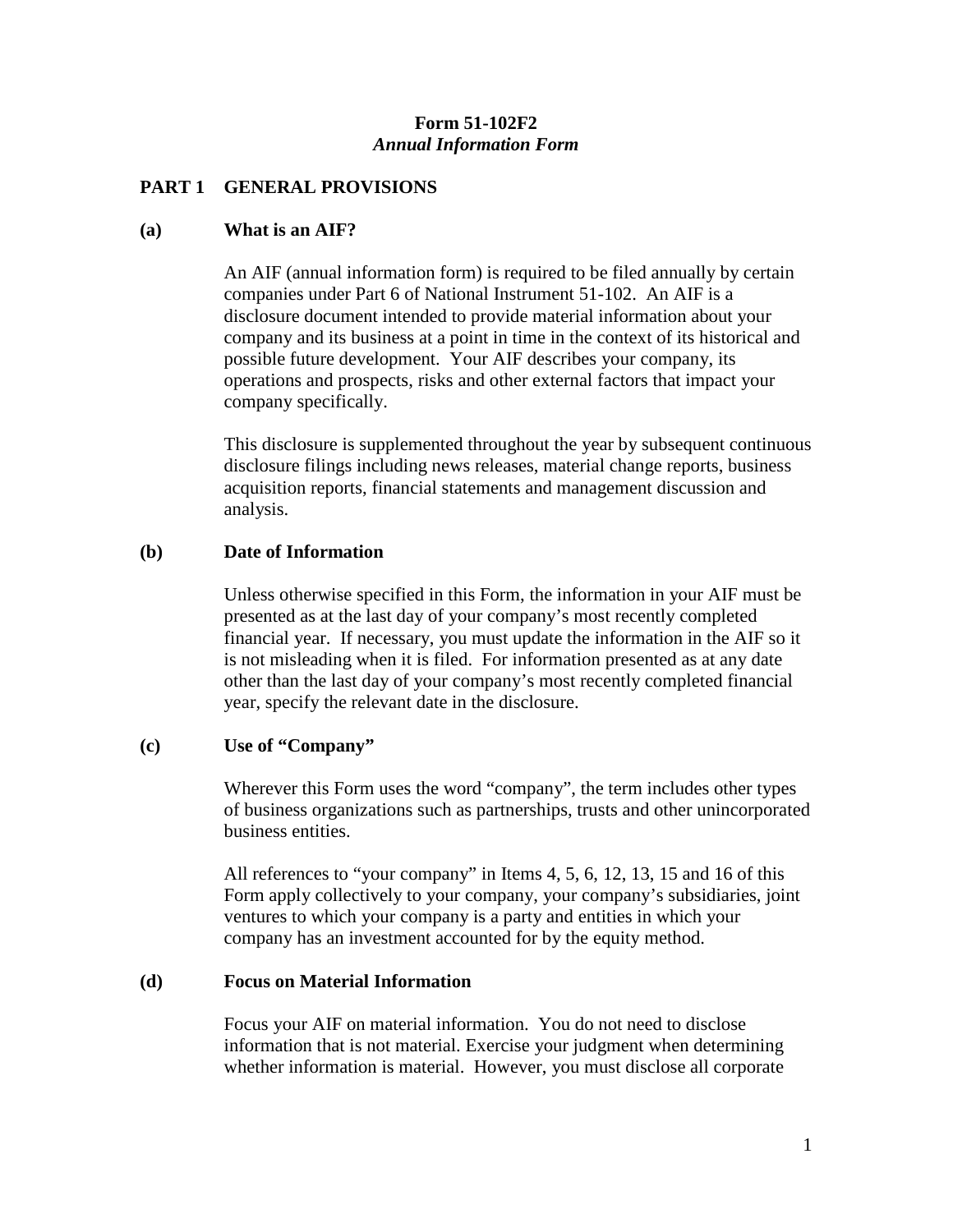and individual cease trade orders, bankruptcies, penalties and sanctions in accordance with Item 10 and section 12.2 of this Form.

# **(e) What is Material?**

Would a reasonable investor's decision whether or not to buy, sell or hold securities in your company likely be influenced or changed if the information in question was omitted or misstated? If so, the information is likely material.

## **(f) Incorporating Information by Reference**

You may incorporate information required to be included in your AIF by reference to another document, other than a previous AIF. Clearly identify the referenced document or any excerpt of it that you incorporate into your AIF. Unless you have already filed the referenced document or excerpt, including any documents incorporated by reference into the document or excerpt, under your SEDAR profile, you must file it with your AIF. You must also disclose that the document is on SEDAR at www.sedar.com.

# **(g) Defined Terms**

If a term is used but not defined in this Form, refer to Part 1 of National Instrument 51-102 and to National Instrument 14-101 *Definitions*. If a term is used in this Form and is defined in both the securities statute of a local jurisdiction and in National Instrument 51-102, refer to section 1.4 of Companion Policy 51-102CP for further guidance.

This Form also uses accounting terms that are defined or used in Canadian GAAP applicable to publicly accountable enterprises. For further guidance, see subsections 1.4(7) and (8) of Companion Policy 51-102CP.

## **(h) Plain Language**

Write the AIF so that readers are able to understand it. Refer to the plain language principles listed in section 1.5 of Companion Policy 51-102CP for further guidance. If you use technical terms, explain them in a clear and concise manner.

## **(i) Special Purpose Entities**

If your company is a special purpose entity, you may have to modify the disclosure items in this Form to reflect the special purpose nature of your company's business.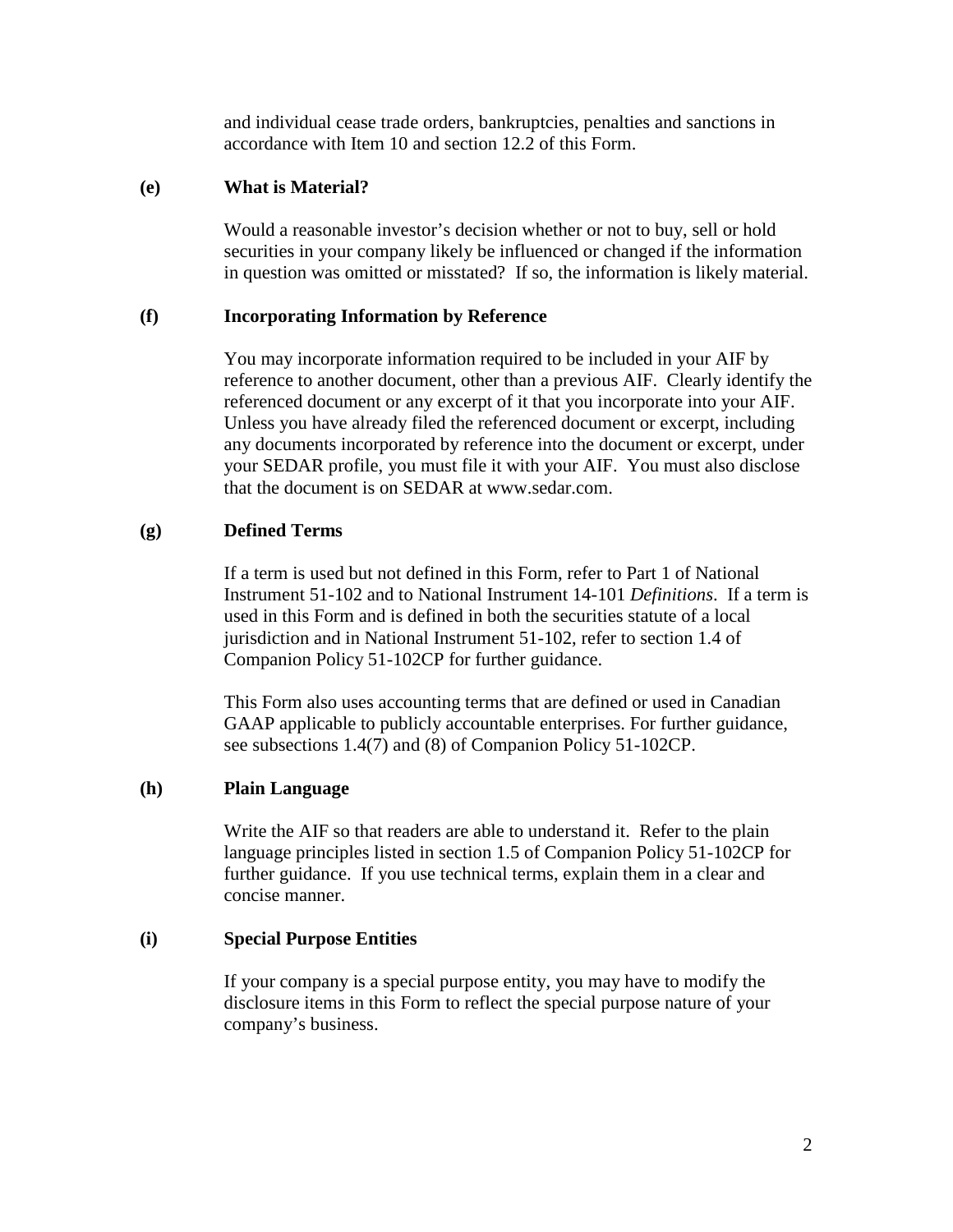# **(j) Numbering and Headings**

The numbering, headings and ordering of items included in this Form are guidelines only. You do not need to include the headings or numbering or follow the order of items in this Form. Disclosure provided in response to any item need not be repeated elsewhere.

# **(k) Omitting Information**

You do not need to respond to any item in this Form that is inapplicable and you may omit negative answers.

# **PART 2 CONTENT OF AIF**

# **Item 1 Cover Page**

# **1.1 Date**

Specify the date of your AIF. The date must be no earlier than the date of the auditor's report on the financial statements for your company's most recently completed financial year.

You must file your AIF within 10 days of the date of the AIF.

## **1.2 Revisions**

If you revise your company's AIF after you have filed it, identify the revised version as a "revised AIF".

# **Item 2 Table of Contents**

## **2.1 Table of Contents**

Include a table of contents.

## **Item 3 Corporate Structure**

## **3.1 Name, Address and Incorporation**

- (1) State your company's full corporate name or, if your company is an unincorporated entity, the full name under which it exists and carries on business, and the address(es) of your company's head and registered office.
- (2) State the statute under which your company is incorporated, continued or organized or, if your company is an unincorporated entity, the laws of the jurisdiction or foreign jurisdiction under which it is established and exists.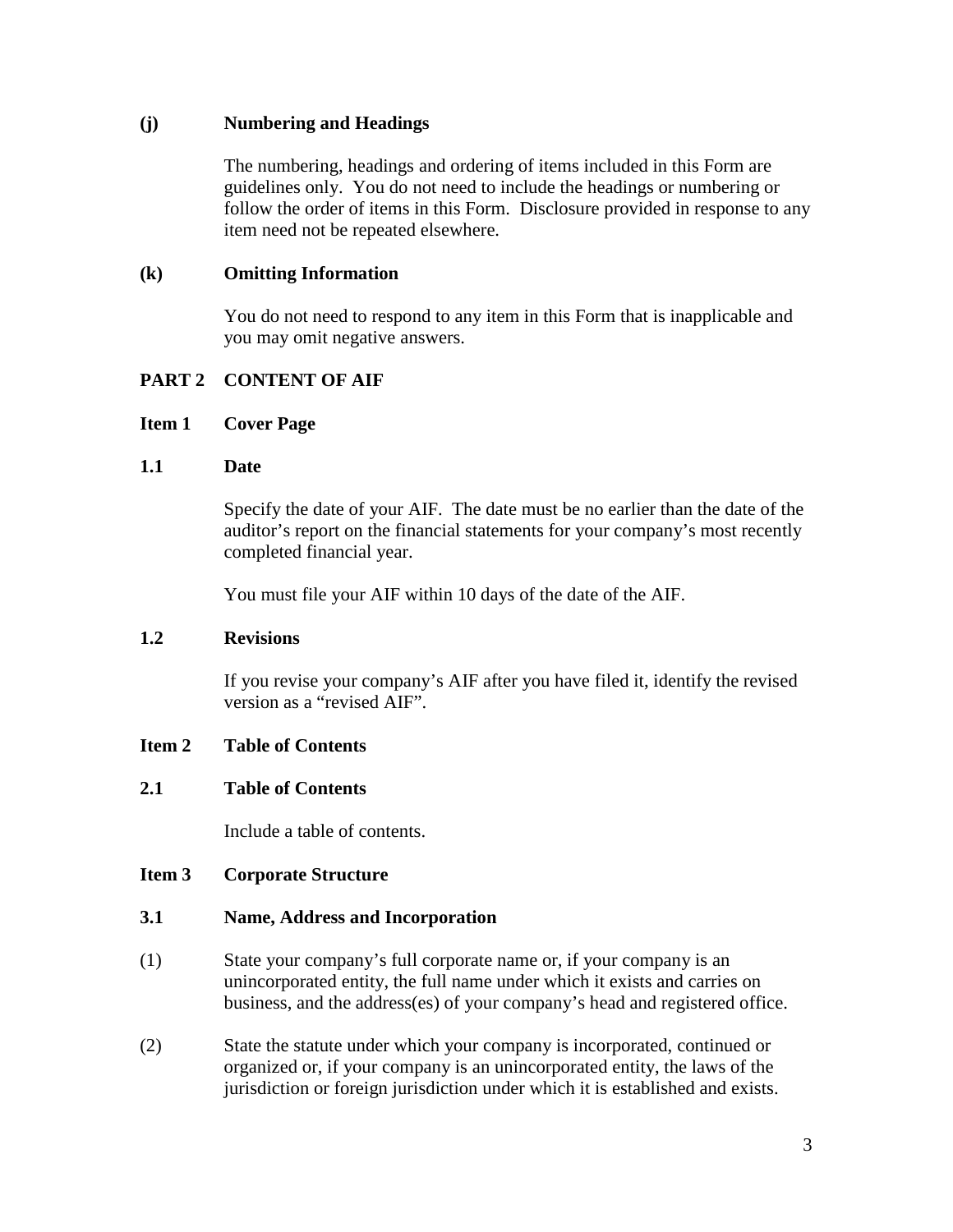Describe the substance of any material amendments to the articles or other constating or establishing documents of your company.

# **3.2 Intercorporate Relationships**

Describe, by way of a diagram or otherwise, the intercorporate relationships among your company and its subsidiaries. For each subsidiary state:

- (a) the percentage of votes attaching to all voting securities of the subsidiary beneficially owned, or controlled or directed, directly or indirectly, by your company;
- (b) the percentage of each class of restricted securities of the subsidiary beneficially owned, or controlled or directed, directly or indirectly, by your company; and
- (c) where it was incorporated, continued, formed or organized.

# *INSTRUCTION*

*You may omit a particular subsidiary if, at the most recent financial year-end of your company,*

- *(i) the total assets of the subsidiary do not exceed 10 per cent of the consolidated assets of your company;*
- *(ii) the revenue of the subsidiary does not exceed 10 per cent of the consolidated revenue of your company; and*
- *(iii) the conditions in paragraphs (i) and (ii) would be satisfied if you*
	- *(A) aggregated the subsidiaries that may be omitted under paragraphs (i) and (ii), and*
	- *(B) changed the reference in those paragraphs from 10 per cent to 20 per cent.*

## **Item 4 General Development of the Business**

## **4.1 Three Year History**

Describe how your company's business has developed over the last three completed financial years. Include only events, such as acquisitions or dispositions, or conditions that have influenced the general development of the business. If your company produces or distributes more than one product or provides more than one kind of service, describe the products or services.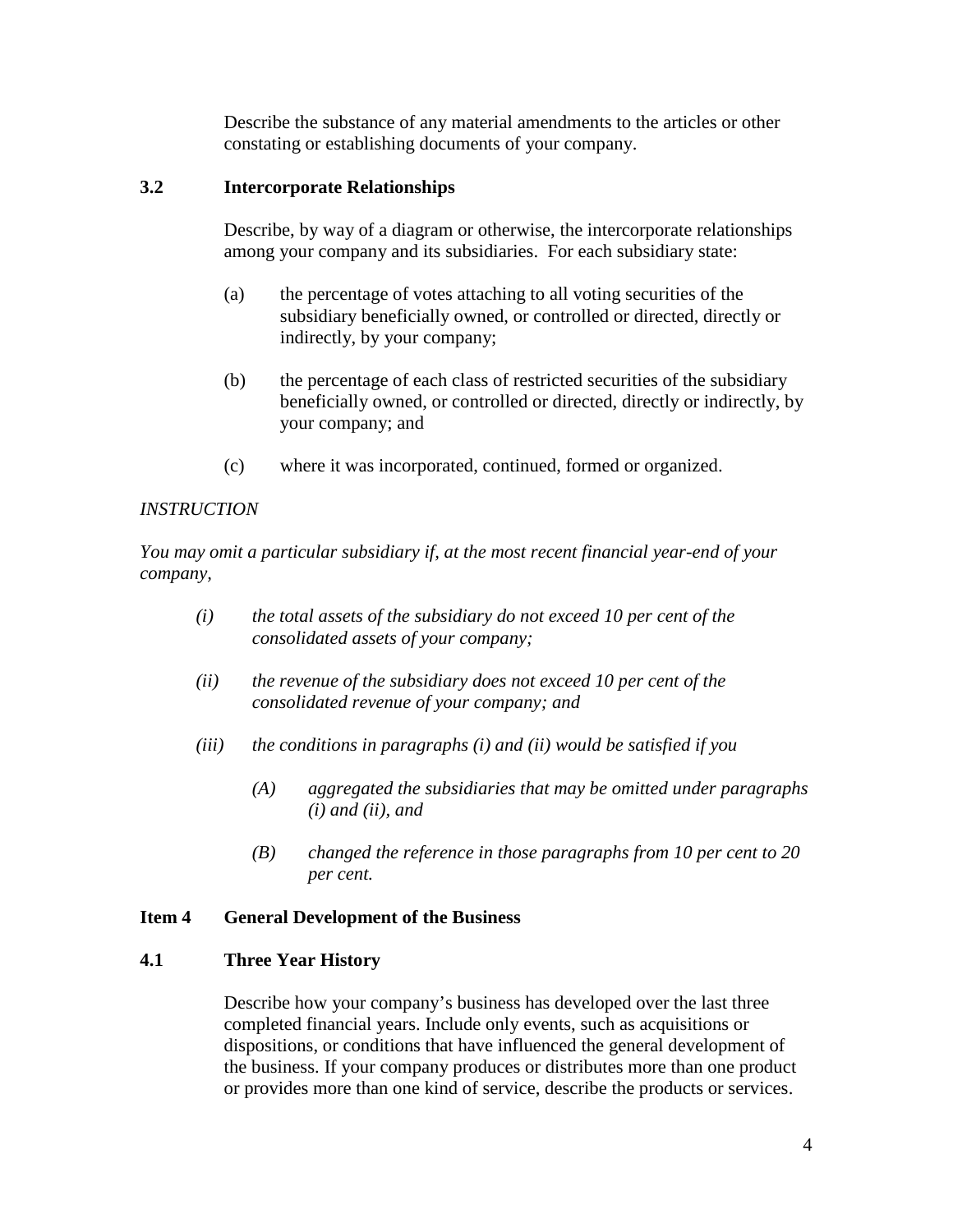Also discuss changes in your company's business that you expect will occur during the current financial year.

# **4.2 Significant Acquisitions**

Disclose any significant acquisition completed by your company during its most recently completed financial year for which disclosure is required under Part 8 of National Instrument 51-102, by providing a brief summary of the significant acquisition and stating whether your company has filed a Form 51- 102F4 in respect of the acquisition.

# **Item 5 Describe the Business**

# **5.1 General**

- (1) Describe the business of your company and its operating segments that are reportable segments as those terms are described in the issuer's GAAP. For each reportable segment include:
	- (a) **Summary** For products or services,
		- (i) their principal markets;
		- (ii) distribution methods;
		- (iii) for each of the two most recently completed financial years, as dollar amounts or as percentages, the revenue for each category of products or services that accounted for 15 per cent or more of total consolidated revenue for the applicable financial year derived from
			- A. sales or transfers to joint ventures in which your company is a participant or to entities in which your company has an investment accounted for by the equity method,
			- B. sales to customers, other than those referred to in clause A, outside the consolidated entity, and
			- C. sales or transfers to controlling shareholders;
		- (iv) if not fully developed, the stage of development of the products or services and, if the products are not at the commercial production stage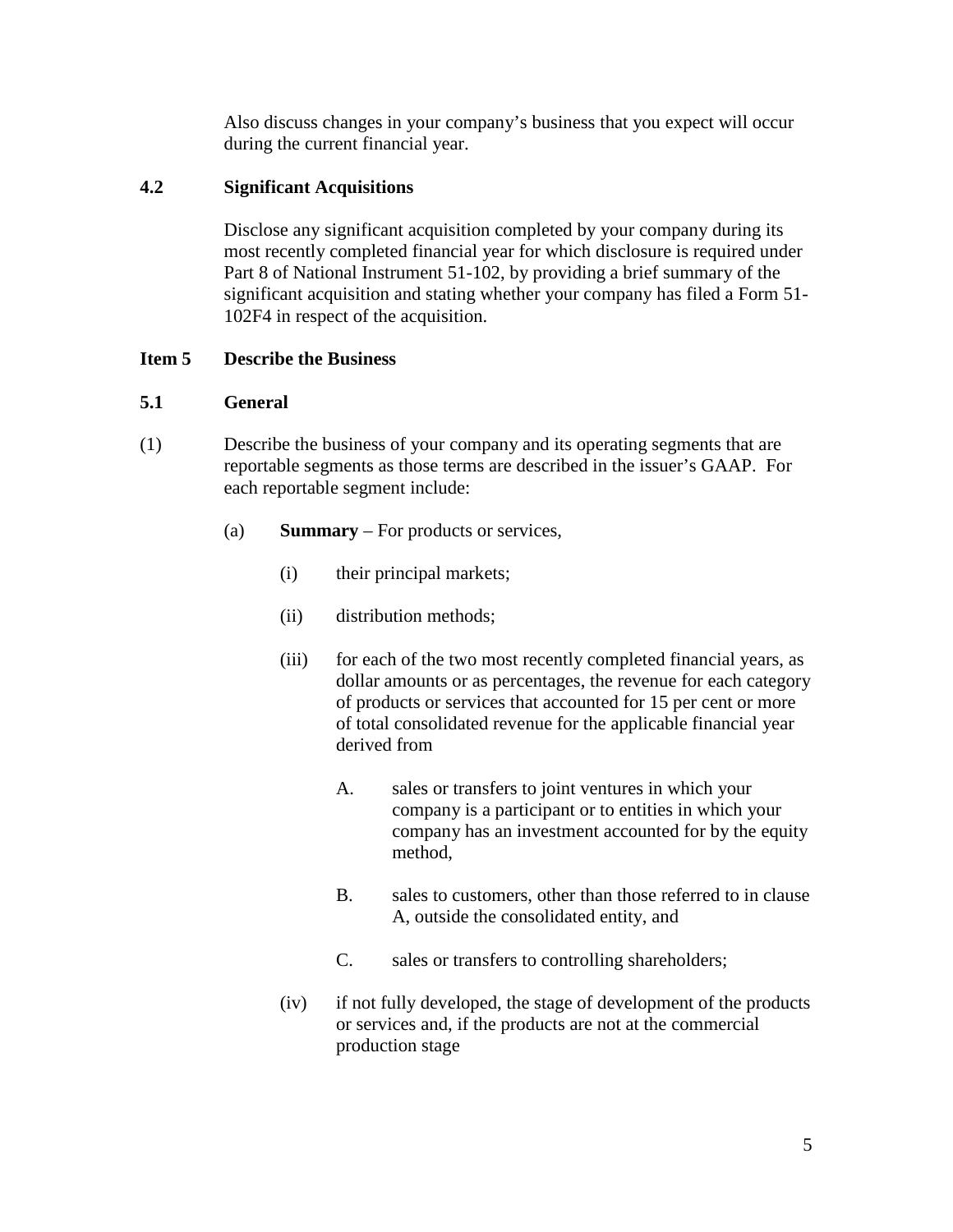- A. the timing and stage of research and development programs,
- B. whether your company is conducting its own research and development, is subcontracting out the research and development or is using a combination of those methods, and
- C. the additional steps required to reach commercial production and an estimate of costs and timing.
- (b) **Production and Services** The actual or proposed method of production and, if your company provides services, the actual or proposed method of providing services.
- (c) **Specialized Skill and Knowledge** A description of any specialized skill and knowledge requirements and the extent to which the skill and knowledge are available to your company.
- (d) **Competitive Conditions** The competitive conditions in your company's principal markets and geographic areas, including, if reasonably possible, an assessment of your company's competitive position.
- (e) **New Products** If you have publicly announced the introduction of a new product, the status of the product.
- (f) **Components** The sources, pricing and availability of raw materials, component parts or finished products.
- (g) **Intangible Properties** The importance, duration and effect of identifiable intangible properties, such as brand names, circulation lists, copyrights, franchises, licences, patents, software, subscription lists and trademarks, on the segment.
- (h) **Cycles** The extent to which the business of the reportable segment is cyclical or seasonal.
- (i) **Economic Dependence** A description of any contract upon which your company's business is substantially dependent, such as a contract to sell the major part of your company's products or services or to purchase the major part of your company's requirements for goods, services or raw materials, or any franchise or licence or other agreement to use a patent, formula, trade secret, process or trade name upon which your company's business depends.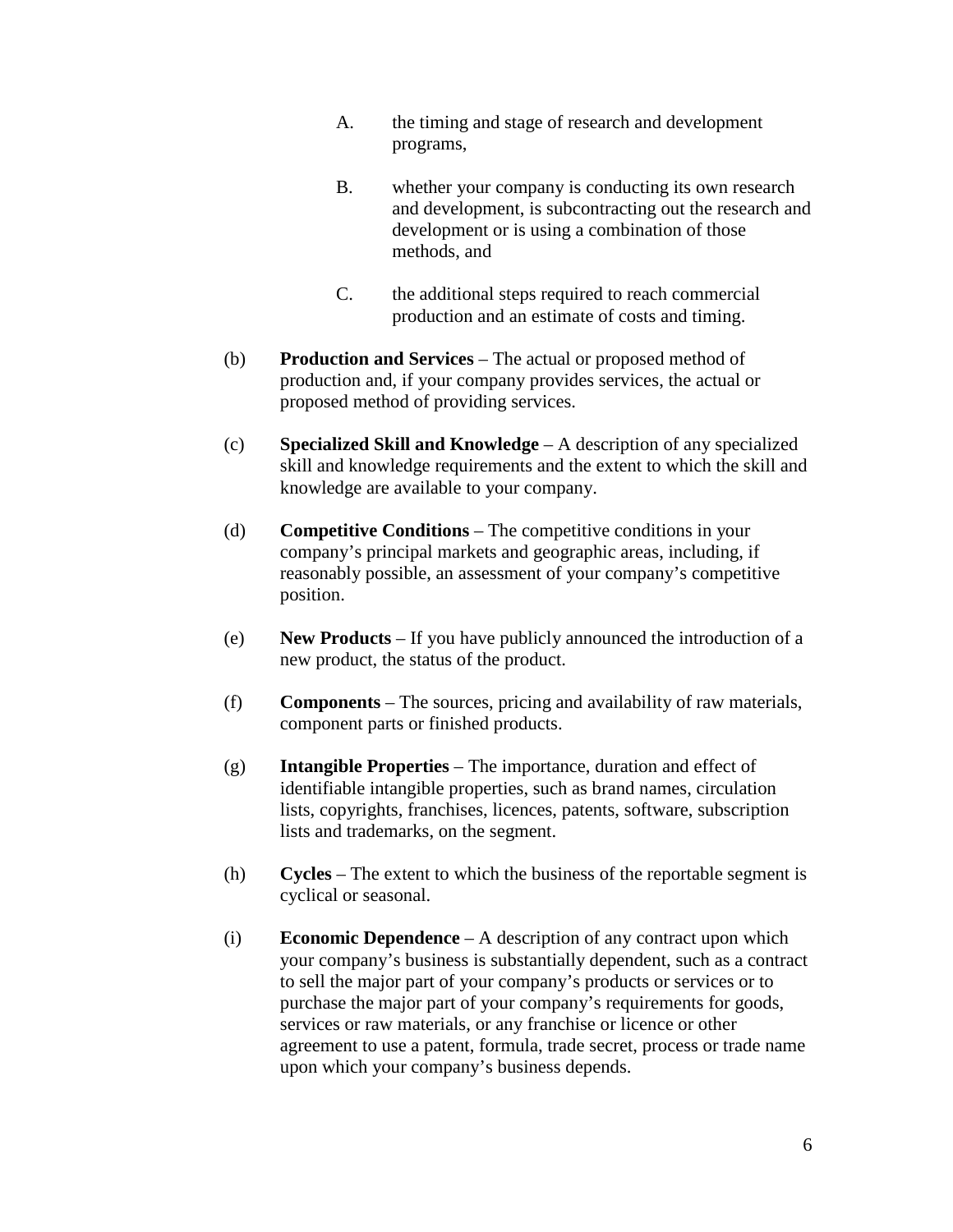- (j) **Changes to Contracts** A description of any aspect of your company's business that you reasonably expect to be affected in the current financial year by renegotiation or termination of contracts or sub-contracts, and the likely effect.
- (k) **Environmental Protection** The financial and operational effects of environmental protection requirements on the capital expenditures, profit or loss and competitive position of your company in the current financial year and the expected effect in future years.
- (l) **Employees** The number of employees as at the most recent financial year-end or the average number of employees over the year, whichever is more meaningful to understand the business.
- (m) **Foreign Operations** Describe the dependence of your company and any reportable segment upon foreign operations.
- (n) **Lending** With respect to your company's lending operations, disclose the investment policies and lending and investment restrictions.
- (2) **Bankruptcy and Similar Procedures** Disclose the nature and results of any bankruptcy, receivership or similar proceedings against your company or any of its subsidiaries, or any voluntary bankruptcy, receivership or similar proceedings by your company or any of its subsidiaries, within the three most recently completed financial years or during or proposed for the current financial year.
- (3) **Reorganizations** Disclose the nature and results of any material reorganization of your company or any of its subsidiaries within the three most recently completed financial years or completed during or proposed for the current financial year.
- (4) **Social or Environmental Policies** If your company has implemented social or environmental policies that are fundamental to your operations, such as policies regarding your company's relationship with the environment or with the communities in which it does business, or human rights policies, describe them and the steps your company has taken to implement them.

# **5.2 Risk Factors**

Disclose risk factors relating to your company and its business, such as cash flow and liquidity problems, if any, experience of management, the general risks inherent in the business carried on by your company, environmental and health risks, reliance on key personnel, regulatory constraints, economic or political conditions and financial history and any other matter that would be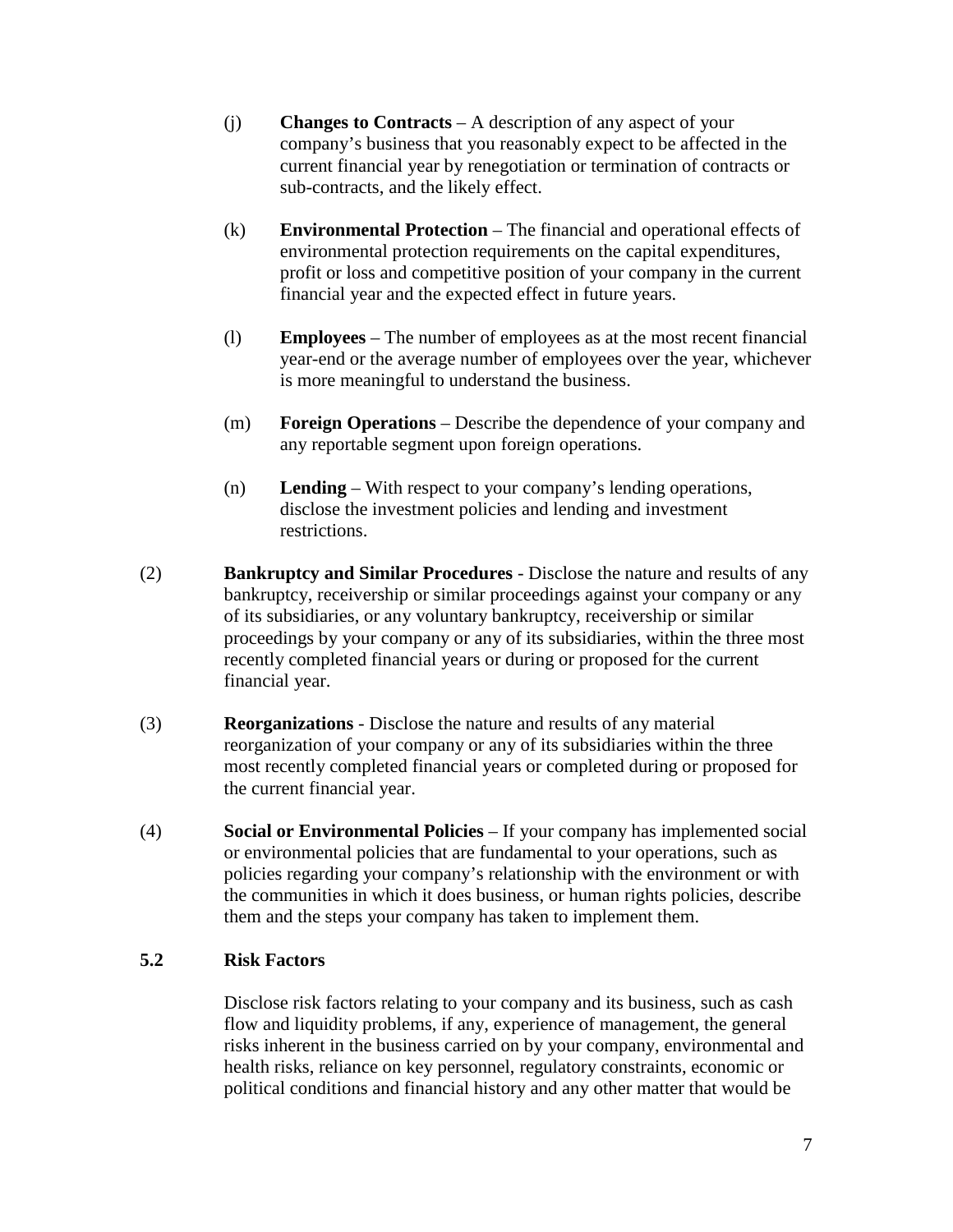most likely to influence an investor's decision to purchase securities of your company. If there is a risk that securityholders of your company may become liable to make an additional contribution beyond the price of the security, disclose that risk.

## *INSTRUCTIONS*

- *(i) Disclose the risks in order of seriousness from the most serious to the least serious.*
- *(ii) A risk factor must not be de-emphasized by including excessive caveats or conditions.*

## **5.3 Companies with Asset-backed Securities Outstanding**

If your company had asset-backed securities outstanding that were distributed under a prospectus, disclose the following information:

- (1) **Payment Factors** A description of any events, covenants, standards or preconditions that may reasonably be expected to affect the timing or amount of any payments or distributions to be made under the asset-backed securities.
- (2) **Underlying Pool of Assets** For the three most recently completed financial years of your company or the lesser period commencing on the first date on which your company had asset-backed securities outstanding, financial disclosure that described the underlying pool of financial assets servicing the asset-backed securities relating to
	- (a) the composition of the pool as of the end of each financial year or partial period;
	- (b) profit and losses from the pool on at least an annual basis or such shorter period as is reasonable given the nature of the underlying pool of assets;
	- (c) the payment, prepayment and collection experience of the pool on at least an annual basis or such shorter period as is reasonable given the nature of the underlying pool of assets;
	- (d) servicing and other administrative fees; and
	- (e) any significant variances experienced in the matters referred to in paragraphs (a) through (d).
- (2.1) If any of the financial disclosure disclosed in accordance with subsection (2) has been audited, disclose the existence and results of the audit.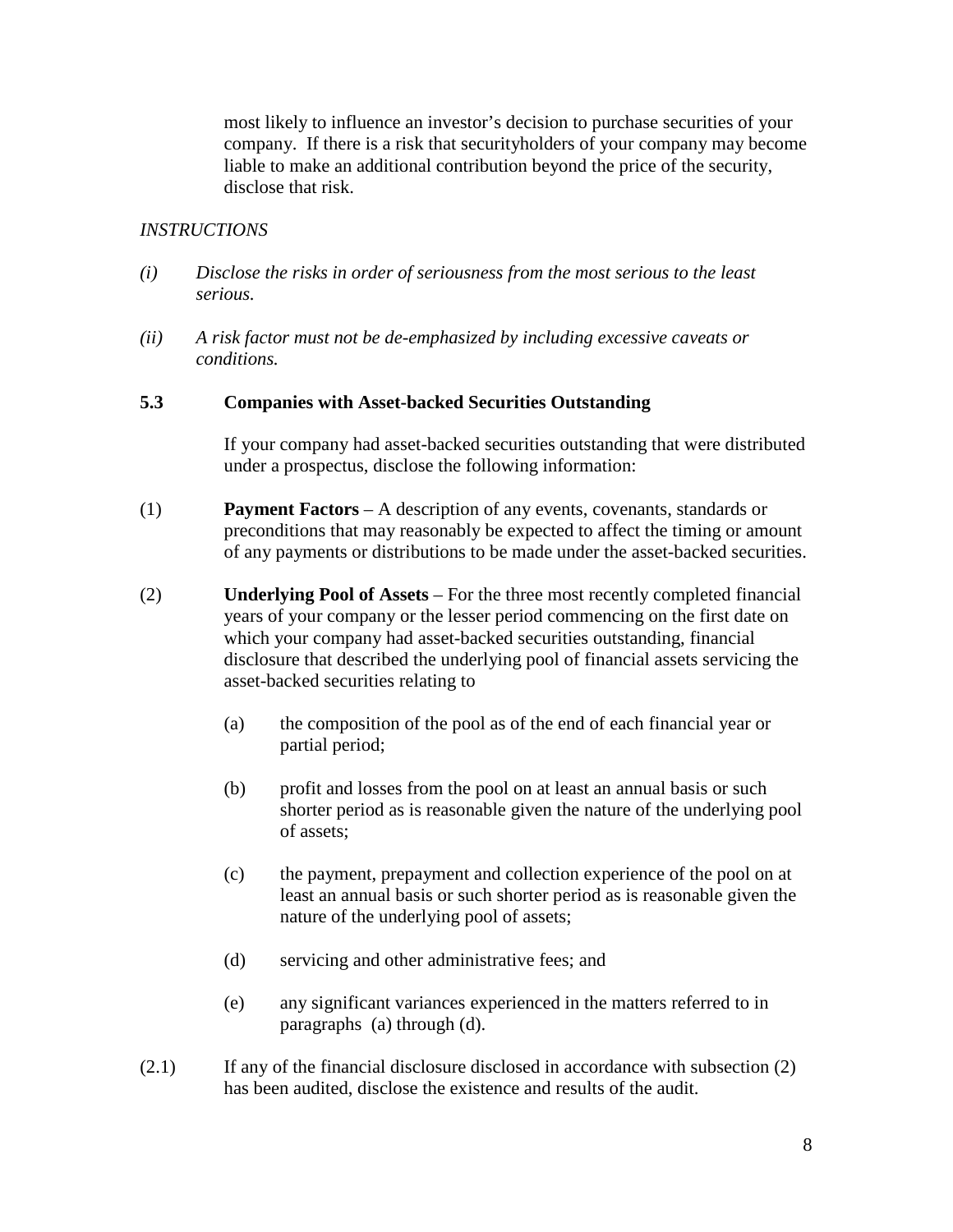- (3) **Investment Parameters** The investment parameters applicable to investments of any cash flow surpluses.
- (4) **Payment History** The amount of payments made during the three most recently completed financial years or the lesser period commencing on the first date on which your company had asset-backed securities outstanding, in respect of principal and interest or capital and yield, each stated separately, on asset-backed securities of your company outstanding.
- (5) **Acceleration Event** The occurrence of any event that has led to, or with the passage of time could lead to, the accelerated payment of principal, interest or capital of asset-backed securities.
- (6) **Principal Obligors** The identity of any principal obligors for the outstanding asset-backed securities of your company, the percentage of the pool of financial assets servicing the asset-backed securities represented by obligations of each principal obligor and whether the principal obligor has filed an AIF in any jurisdiction or a Form 10-K or Form 20-F in the United States.

# *INSTRUCTIONS*

- *(i) Present the information requested under subsection (2) in a manner that enables a reader to easily determine the status of the events, covenants, standards and preconditions referred to in subsection (1).*
- *(ii) If the information required under subsection (2)*
	- *(A) is not compiled specifically on the pool of financial assets servicing the asset-backed securities, but is compiled on a larger pool of the same assets from which the securitized assets are randomly selected so that the performance of the larger pool is representative of the performance of the pool of securitized assets, or*
	- *(B) in the case of a new company, where the pool of financial assets servicing the asset-backed securities will be randomly selected from a larger pool of the same assets so that the performance of the larger pool will be representative of the performance of the pool of securitized assets to be created, a company may comply with subsection (2) by providing the information required based on the larger pool and disclosing that it has done so.*

# **5.4 Companies With Mineral Projects**

If your company had a mineral project, provide the following information, by summary if applicable, for each project material to your company: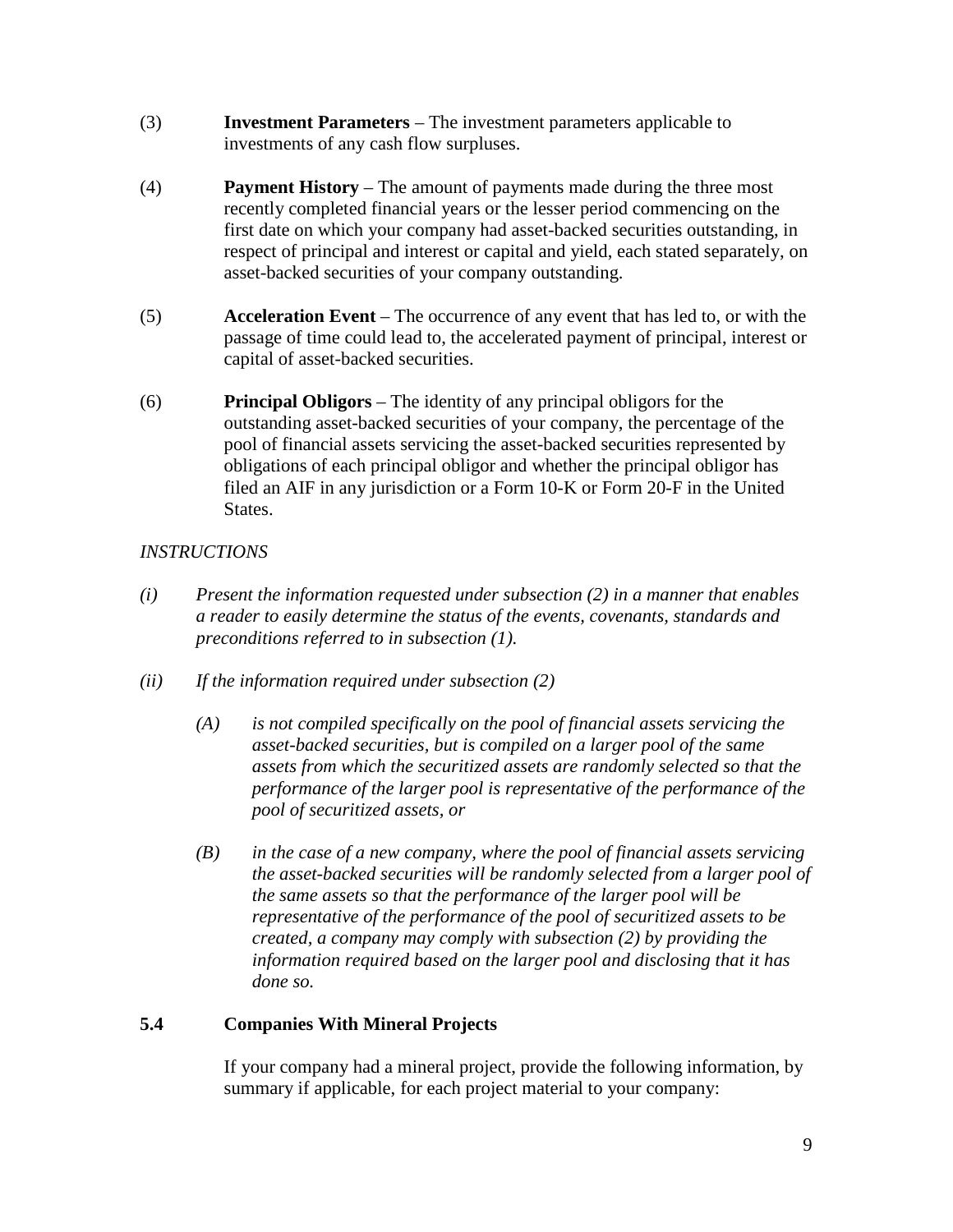(1) **Current Technical Report** – The title, author(s), and date of the most recent technical report on the property filed in accordance with National Instrument 43-101 *Standards of Disclosure for Mineral Projects*.

# (2) **Project Description, Location and Access**

- (a) The location of the project and means of access.
- (b) The nature and extent of your company's title to or interest in the project, including surface rights, obligations that must be met to retain the project, and the expiration date of claims, licences and other property tenure rights.
- (c) The terms of any royalties, overrides, back-in rights, payments or other agreements and encumbrances to which the project is subject.
- (d) To the extent known, any significant factors or risks that might affect access or title, or the right or ability to perform work on, the property, including permitting and environmental liabilities to which the project is subject.

# (3) **History**

(a) To the extent known, the prior exploration and development of the property, including the type, amount, and results of any exploration work undertaken by previous owners, any significant historical estimates, and any previous production on the property.

# (4) **Geological Setting, Mineralization and Deposit Types**

- (a) The regional, local, and property geology.
- (b) The significant mineralized zones encountered on the property, the surrounding rock types and relevant geological controls, and the length, width, depth and continuity of the mineralization together with a description of the type, character and distribution of the mineralization.
- (c) The mineral deposit type or geological model or concepts being applied.
- (5) **Exploration** The nature and extent of all relevant exploration work other than drilling, conducted by or on behalf of your company, including a summary and interpretation of the relevant results.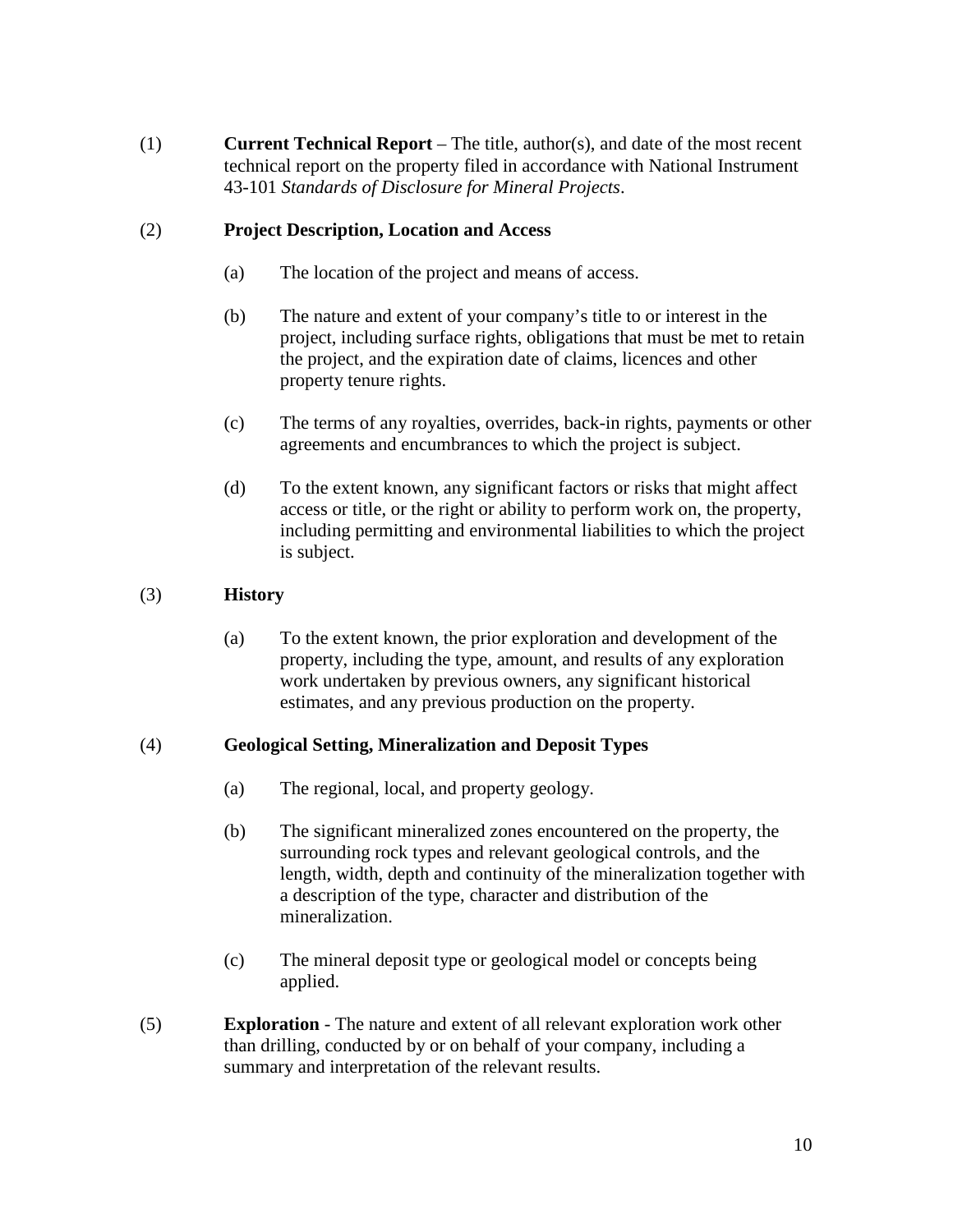- (6) **Drilling** The type and extent of drilling and a summary and interpretation of all relevant results.
- (7) **Sampling, Analysis and Data Verification** The sampling and assaying including, without limitation,
	- (a) sample preparation methods and quality control measures employed before dispatch of samples to an analytical or testing laboratory,
	- (b) the security measures taken to ensure the validity and integrity of samples taken,
	- (c) assaying and analytical procedures used and the relationship, if any, of the laboratory to your company, and
	- (d) quality control measures and data verification procedures, and their results.
- (8) **Mineral Processing and Metallurgical Testing** If mineral processing or metallurgical testing analyses have been carried out, describe the nature and extent of the testing and analytical procedures, and provide a summary of the relevant results and, to the extent known, provide a description of any processing factors or deleterious elements that could have a significant effect on potential economic extraction.
- (9) **Mineral Resource and Mineral Reserve Estimates** The mineral resources and mineral reserves, if any, including, without limitation,
	- (a) the effective date of the estimates,
	- (b) the quantity and grade or quality of each category of mineral resources and mineral reserves,
	- (c) the key assumptions, parameters, and methods used to estimate the mineral resources and mineral reserves, and
	- (d) the extent to which the estimate of mineral resources and mineral reserves may be materially affected by metallurgical, environmental, permitting, legal, title, taxation, socio-economic, marketing, political, and other relevant issues.
- (10) **Mining Operations** For advanced properties, the current or proposed mining methods, including a summary of the relevant information used to establish the amenability or potential amenability of the mineral resources or mineral reserves to the proposed mining methods.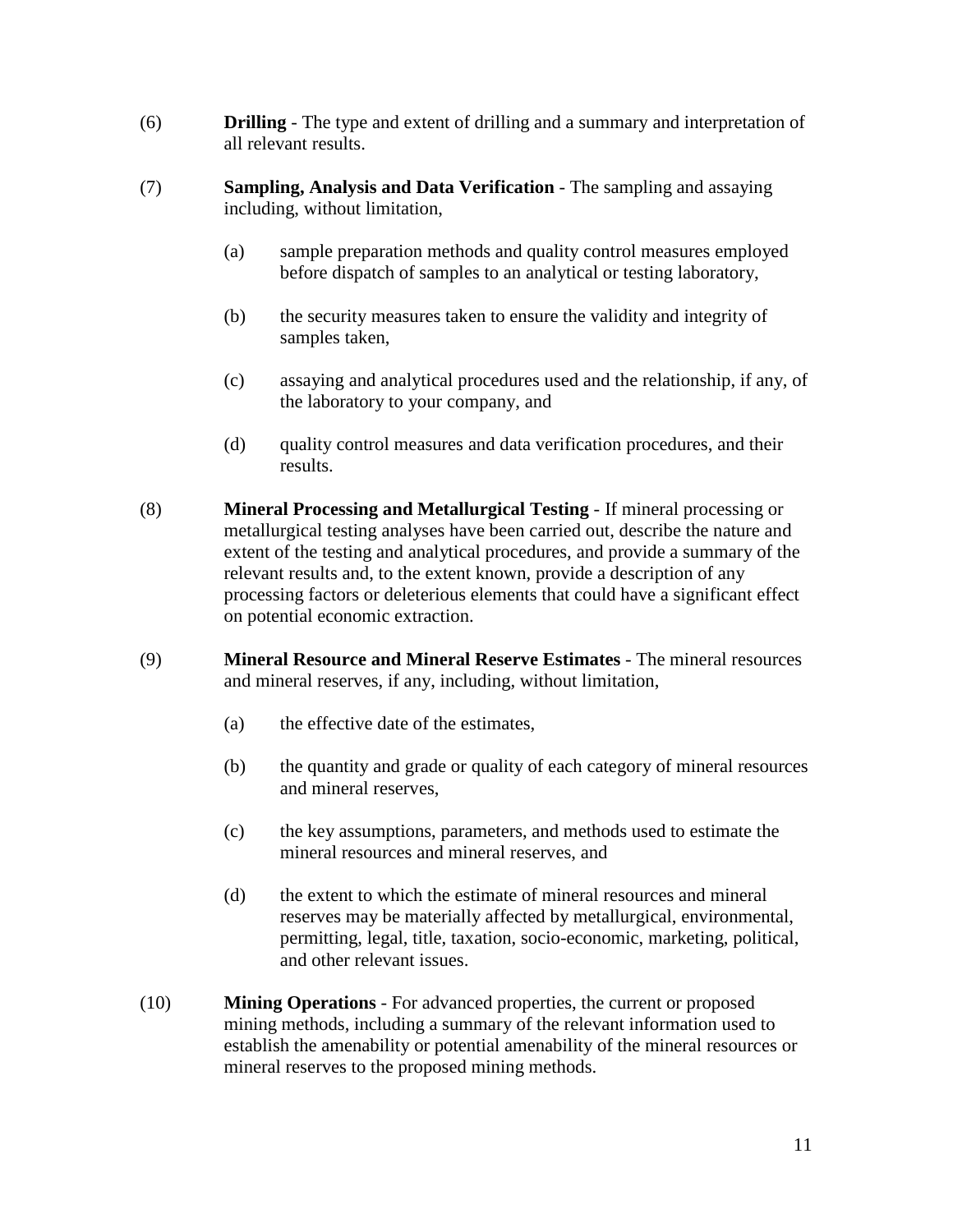- (11) **Processing and Recovery Operations** For advanced properties, a summary of current or proposed processing methods and reasonably available information on test or operating results relating to the recoverability of the valuable component or commodity.
- (12) **Infrastructure, Permitting and Compliance Activities** For advanced properties,
	- (a) the infrastructure and logistic requirements for the project, and
	- (b) the reasonably available information on environmental, permitting, and social or community factors related to the project.
- (13) **Capital and Operating Costs** For advanced properties,
	- (a) a summary of capital and operating cost estimates, with the major components set out in tabular form, and
	- (b) an economic analysis with forecasts of annual cash flow, net present value, internal rate of return, and payback period, unless exempted under Instruction (1) to Item 22 of Form 43-101F1.
- (14) **Exploration, Development, and Production** A description of your company's current and contemplated exploration, development or production activities.

# *INSTRUCTIONS*

- *(i) Disclosure regarding mineral exploration, development or production activities on material projects must comply with National Instrument 43-101 Standards of Disclosure for Mineral Projects, including the limitations set out in it. You must use the appropriate terminology to describe mineral reserves and mineral resources. You must base your disclosure on information prepared by, under the supervision of, or approved by, a qualified person.*
- *(ii) You are permitted to satisfy the disclosure requirements in section 5.4 by reproducing the summary from the technical report on the material property and incorporating the detailed disclosure in the technical report into the AIF by reference.*

## **5.5 Companies with Oil and Gas Activities**

If your company is engaged in oil and gas activities as defined in National Instrument 51-101 *Standards of Disclosure for Oil and Gas Activities*, disclose the following information: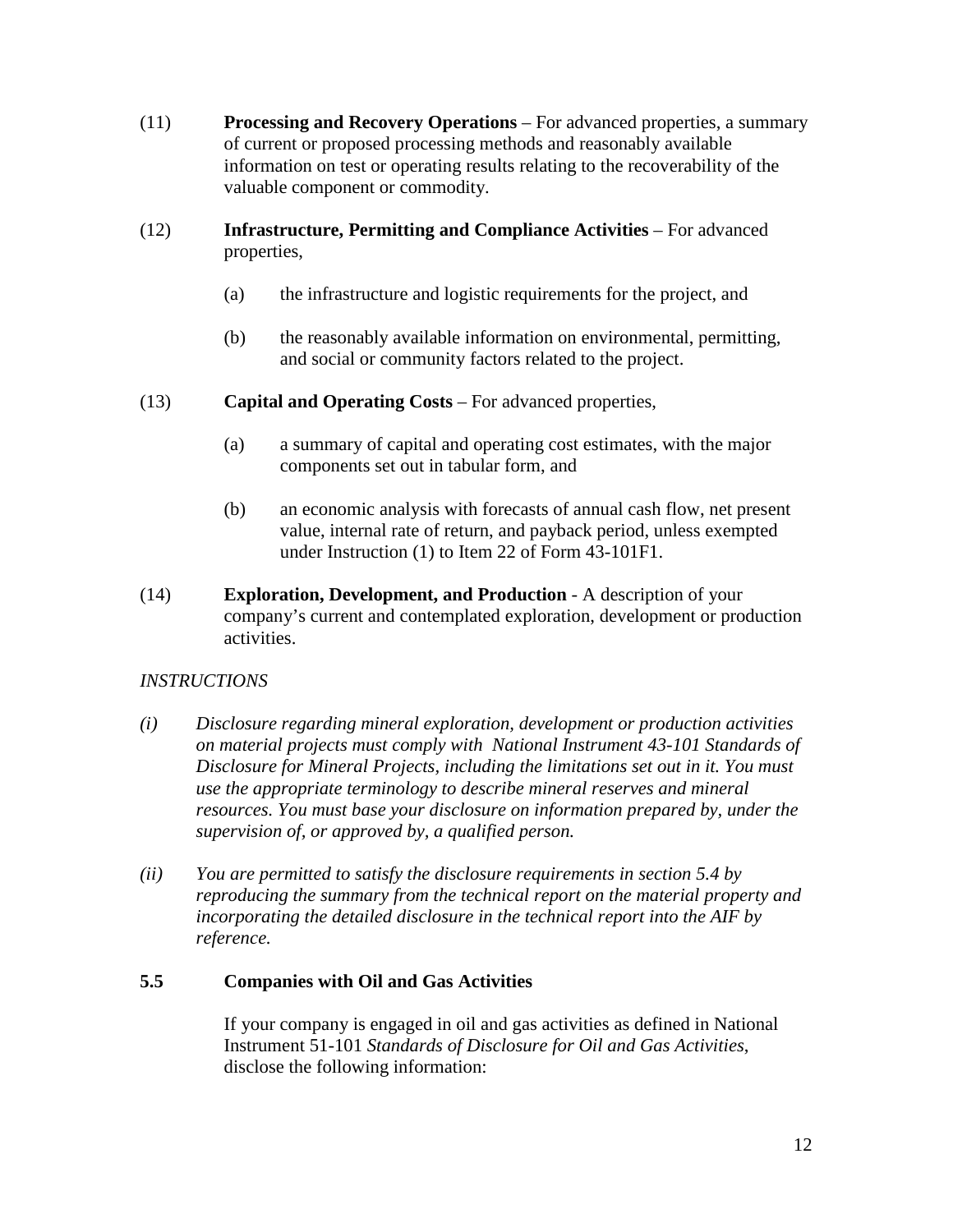# (1) **Reserves Data and Other Information**

- (a) In the case of information that, for purposes of Form 51-101F1 *Statement of Reserves Data and Other Oil and Gas Information*, is to be prepared as at the end of a financial year, disclose that information as at your company's most recently completed financial year-end.
- (b) In the case of information that, for purposes of Form 51-101F1, is to be prepared for a financial year, disclose that information for your company's most recently completed financial year.
- (c) [Repealed]
- (2) **Report of Independent Qualified Reserves Evaluator or Auditor** Include with the disclosure under subsection (1) a report in the form of Form 51-101F2 *Report on Reserves Data by Independent Qualified Reserves Evaluator or Auditor*, on the reserves data included in the disclosure required under subsection  $(1)$ .
- (3) **Report of Management**  Include with the disclosure under subsection (1) a report in the form of Form 51-101F3 *Report of Management and Directors on Oil and Gas Disclosure* that refers to the information disclosed under subsection  $(1)$ .
- (4) **Material Changes** To the extent not reflected in the information disclosed in response to subsection (1), disclose the information contemplated by Part 6 of National Instrument 51-101 *Standards of Disclosure for Oil and Gas Activities* in respect of material changes that occurred after your company's most recently completed financial year-end.

# *INSTRUCTION*

*The information presented in response to section 5.5 must be in accordance with National Instrument 51-101 Standards of Disclosure for Oil and Gas Activities.*

**Item 6 Dividends and Distributions**

# **6.1 Dividends and Distributions**

- (1) Disclose the amount of cash dividends or distributions declared per security for each class of your company's securities for each of the three most recently completed financial years.
- (2) Describe any restriction that could prevent your company from paying dividends or distributions.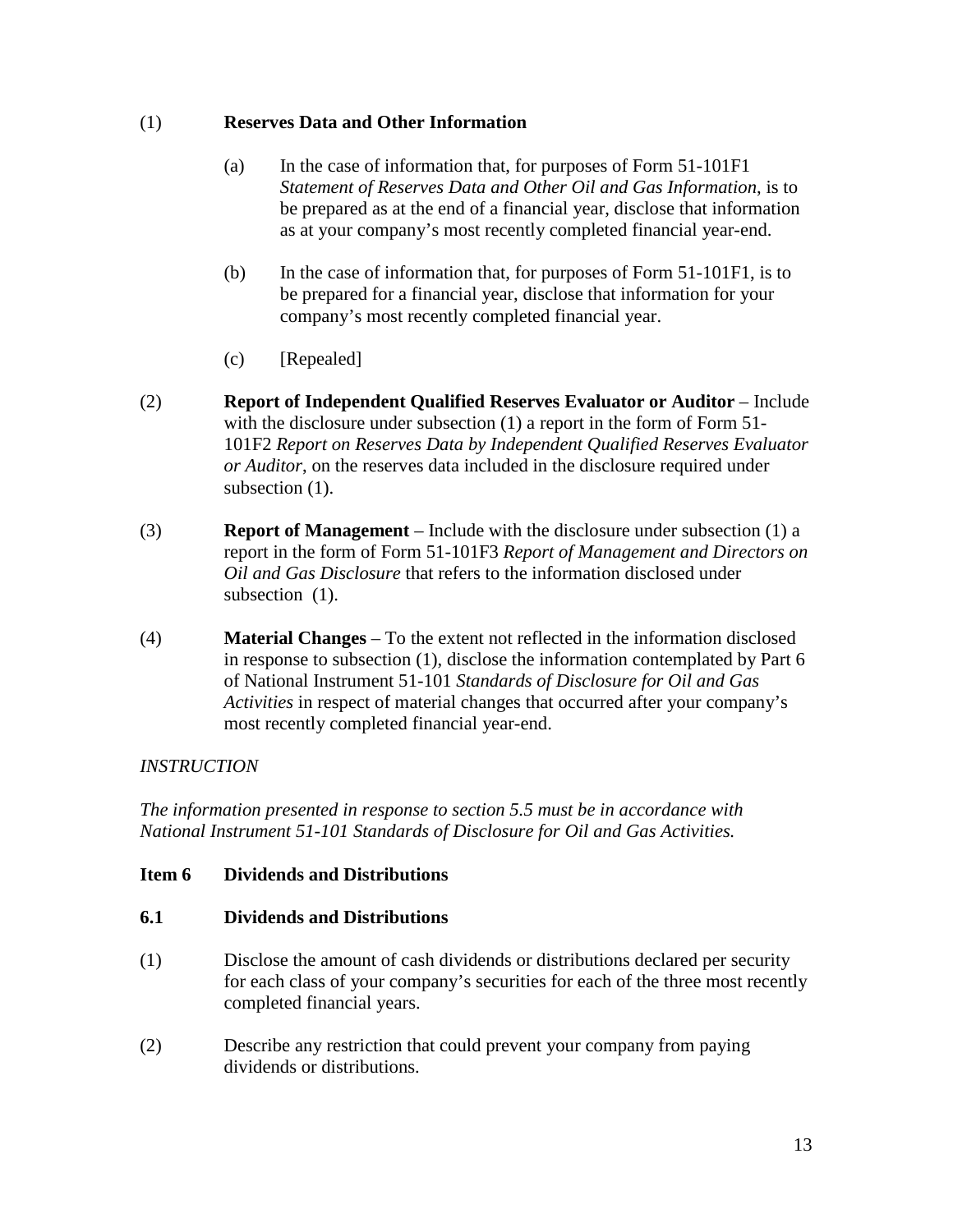(3) Disclose your company's current dividend or distribution policy and any intended change in dividend or distribution policy.

# **Item 7 Description of Capital Structure**

# **7.1 General Description of Capital Structure**

Describe your company's capital structure. State the description or the designation of each class of authorized security, and describe the material characteristics of each class of authorized security, including voting rights, provisions for exchange, conversion, exercise, redemption and retraction, dividend rights and rights upon dissolution or winding-up.

# *INSTRUCTION*

*This section requires only a brief summary of the provisions that are material from a securityholder's standpoint. The provisions attaching to different classes of securities do not need to be set out in full. This summary should include the disclosure required in subsection 10.1(1) of National Instrument 51-102.*

# **7.2 Constraints**

If there are constraints imposed on the ownership of securities of your company to ensure that your company has a required level of Canadian ownership, describe the mechanism, if any, by which the level of Canadian ownership of the securities is or will be monitored and maintained.

# **7.3 Ratings**

- (1) If you have asked for and received a credit rating, or if you are aware that you have received any other kind of rating, including a stability rating or a provisional rating, from one or more credit rating organizations for securities of your company that are outstanding, or will be outstanding, and the rating or ratings continue in effect, disclose
	- (a) each rating received from a credit rating organization;
	- (b) for each rating disclosed under paragraph (a), the name of the credit rating organization that has assigned the rating;
	- (c) a definition or description of the category in which each credit rating organization rated the securities and the relative rank of each rating within the organization's overall classification system;
	- (d) an explanation of what the rating addresses and what attributes, if any, of the securities are not addressed by the rating;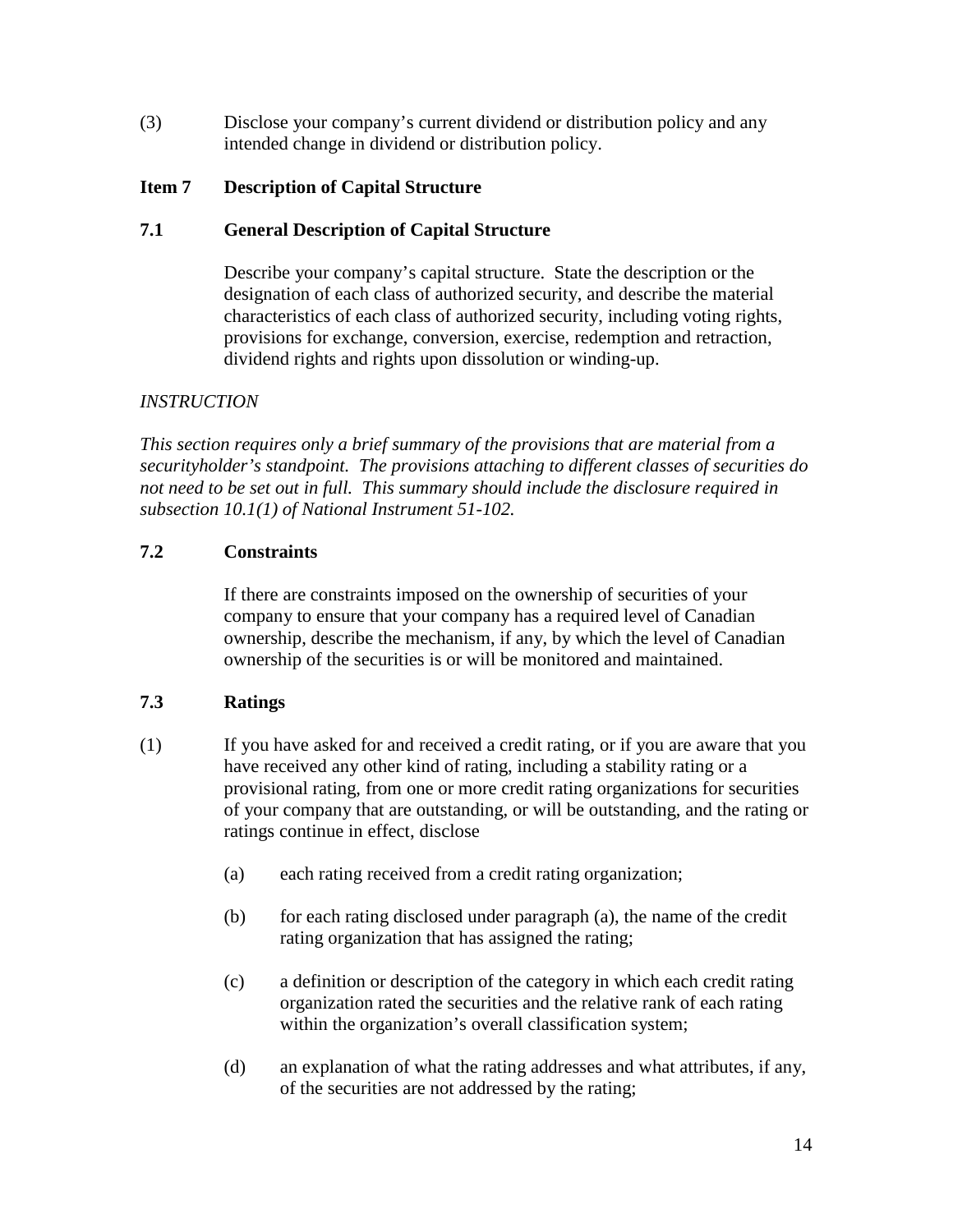- (e) any factors or considerations identified by the credit rating organization as giving rise to unusual risks associated with the securities;
- (f) a statement that a credit rating or a stability rating is not a recommendation to buy, sell or hold securities and may be subject to revision or withdrawal at any time by the credit rating organization; and
- (g) any announcement made by, or any proposed announcement known to your company that is to be made by, a credit rating organization to the effect that the organization is reviewing or intends to revise or withdraw a rating previously assigned and required to be disclosed under this section.
- (2) If payments were, or reasonably will be, made to a credit rating organization that provided a rating described in subsection (1), state that fact and state whether any payments were made to the credit rating organization in respect of any other service provided to your company by the credit rating organization during the last two years.

# *INSTRUCTIONS*

*There may be factors relating to a security that are not addressed by a credit rating organization when they give a rating. For example, in the case of cash settled derivative instruments, factors in addition to the creditworthiness of the issuer, such as the continued subsistence of the underlying interest or the volatility of the price, value or level of the underlying interest may be reflected in the rating analysis. Rather than being addressed in the rating itself, these factors may be described by a credit rating organization by way of a superscript or other notation to a rating. Any such attributes must be discussed in the disclosure under this Item.*

*A provisional rating received before the company's most recently completed financial year is not required to be disclosed under this Item.*

# **Item 8 Market for Securities**

# **8.1 Trading Price and Volume**

(1) For each class of securities of your company that is traded or quoted on a Canadian marketplace, identify the marketplace and the price ranges and volume traded or quoted on the Canadian marketplace on which the greatest volume of trading or quotation generally occurs.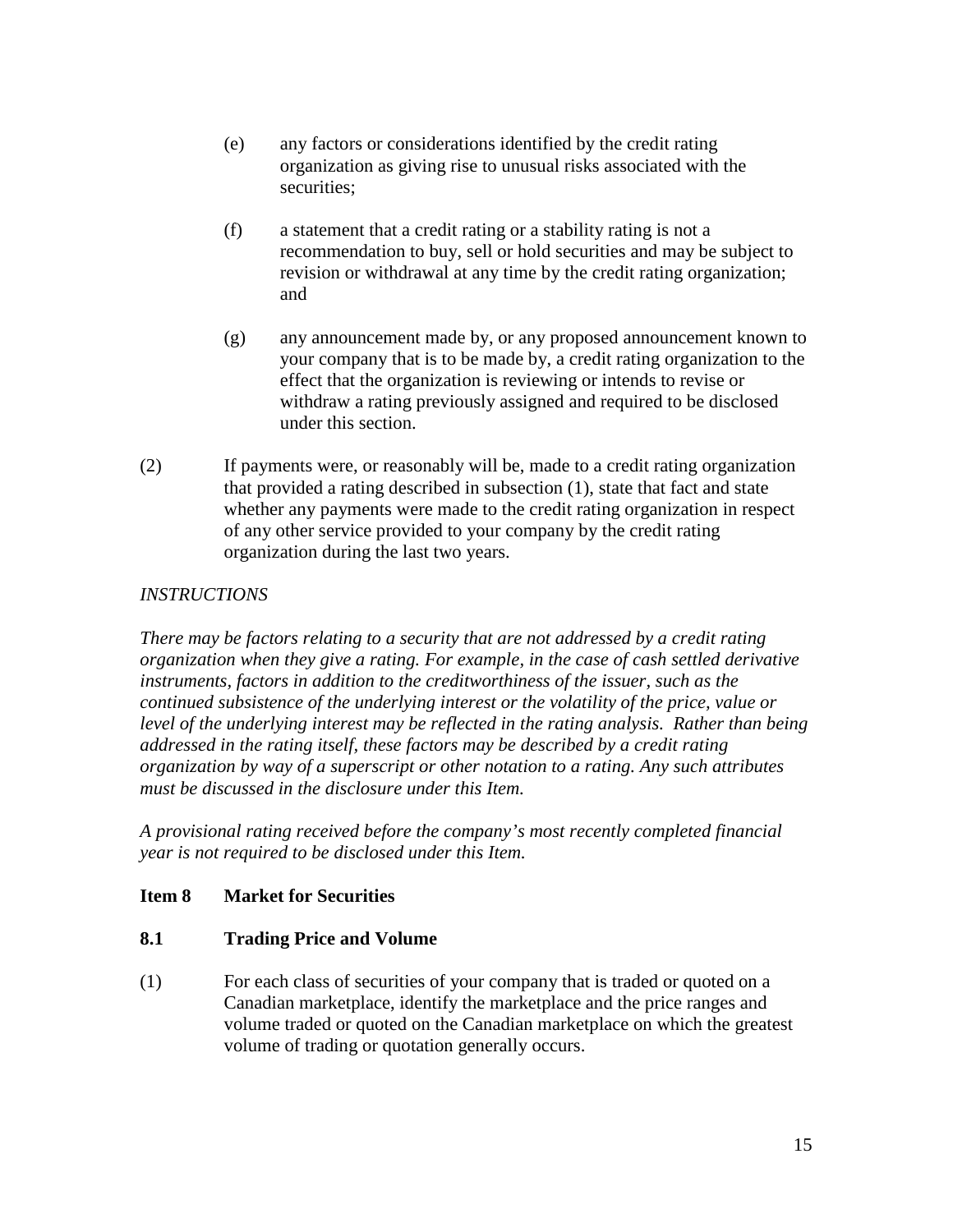- (2) If a class of securities of your company is not traded or quoted on a Canadian marketplace, but is traded or quoted on a foreign marketplace, identify the foreign marketplace and the price ranges and volume traded or quoted on the foreign marketplace on which the greatest volume of trading or quotation generally occurs.
- (3) Provide the information required under subsections (1) and (2) on a monthly basis for each month or, if applicable, partial months of the most recently completed financial year.

# **8.2 Prior Sales**

For each class of securities of your company that is outstanding but not listed or quoted on a marketplace, state the price at which securities of the class have been issued during the most recently completed financial year by your company, the number of securities of the class issued at that price, and the date on which the securities were issued.

# **Item 9 Escrowed Securities and Securities Subject to Contractual Restriction on Transfer**

# **9.1 Escrowed Securities and Securities Subject to Contractual Restriction on Transfer**

(1) State, in substantially the following tabular form, the number of securities of each class of your company held, to your company's knowledge, in escrow or that are subject to a contractual restriction on transfer and the percentage that number represents of the outstanding securities of that class for your company's most recently completed financial year.

# **ESCROWED SECURITIES AND SECURITIES SUBJECT TO CONTRACTUAL RESTRICTION ON TRANSFER**

| Designation of class | Number of securities held in    | Percentage of class |
|----------------------|---------------------------------|---------------------|
|                      | escrow or that are subject to a |                     |
|                      | contractual restriction on      |                     |
|                      | transfer                        |                     |

(2) In a note to the table disclose the name of the depository, if any, and the date of and conditions governing the release of the securities from escrow or the date the contractual restriction on transfer ends, as applicable.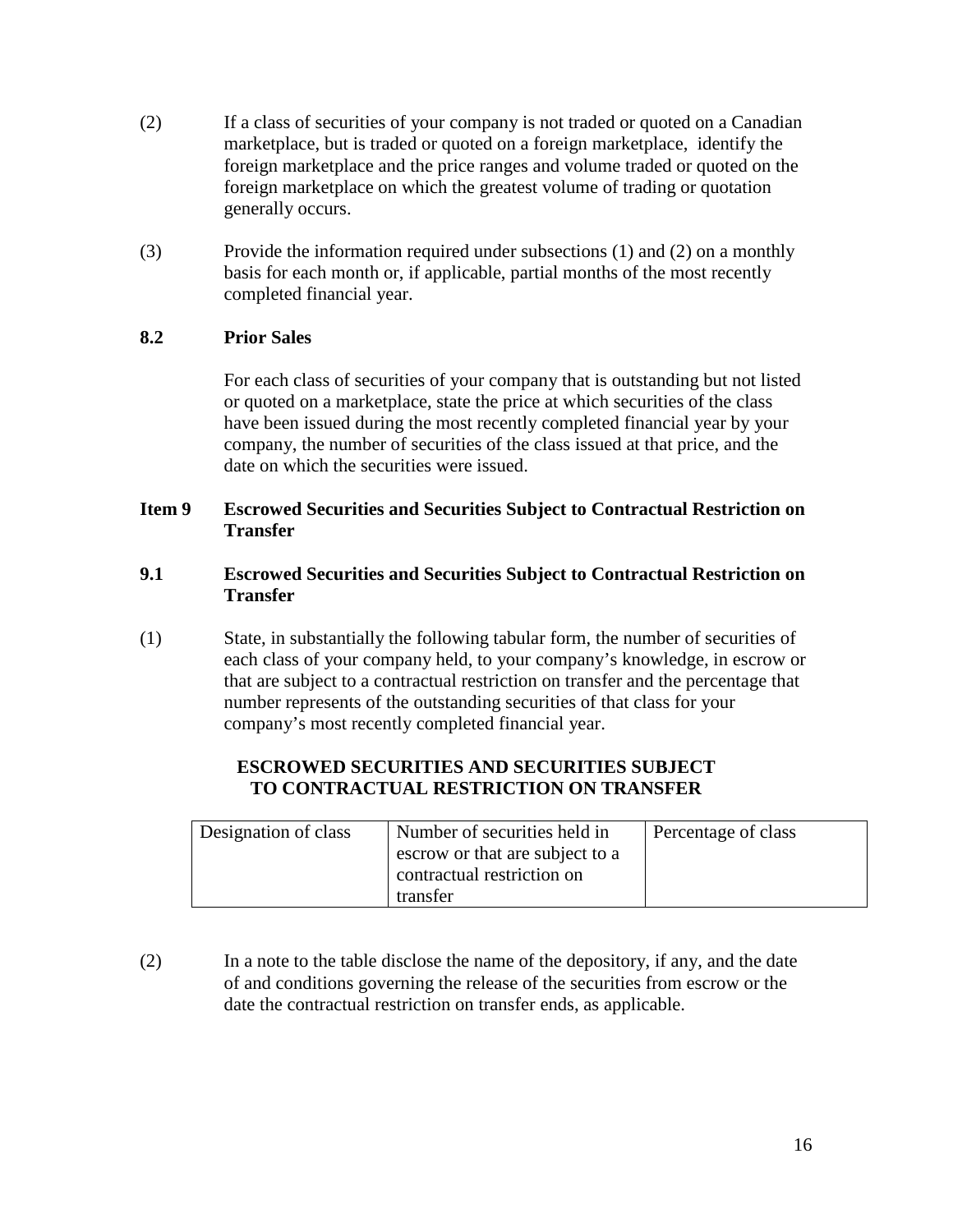# *INSTRUCTIONS*

- *(i) For the purposes of this section, escrow includes securities subject to a pooling agreement.*
- *(ii) For the purposes of this section, securities subject to contractual restrictions on transfer as a result of pledges made to lenders are not required to be disclosed.*

# **Item 10 Directors and Officers**

# **10.1 Name, Occupation and Security Holding**

- (1) List the name, province or state, and country of residence of each director and executive officer of your company and indicate their respective positions and offices held with your company and their respective principal occupations during the five preceding years.
- (2) State the period or periods during which each director has served as a director and when his or her term of office will expire.
- (3) State the number and percentage of securities of each class of voting securities of your company or any of its subsidiaries beneficially owned, or controlled or directed, directly or indirectly, by all directors and executive officers of your company as a group.
- (4) Identify the members of each committee of the board.
- (5) If the principal occupation of a director or executive officer of your company is acting as an officer of a person or company other than your company, disclose that fact and state the principal business of the person or company.

## *INSTRUCTION*

*For the purposes of subsection (3), securities of subsidiaries of your company that are beneficially owned, or controlled or directed, directly or indirectly, by directors or executive officers through ownership, or control or direction, directly or indirectly, over securities of your company, do not need to be included.*

## **10.2 Cease Trade Orders, Bankruptcies, Penalties or Sanctions**

(1) If a director or executive officer of your company is, as at the date of the AIF, or was within 10 years before the date of the AIF, a director, chief executive officer or chief financial officer of any company (including your company), that: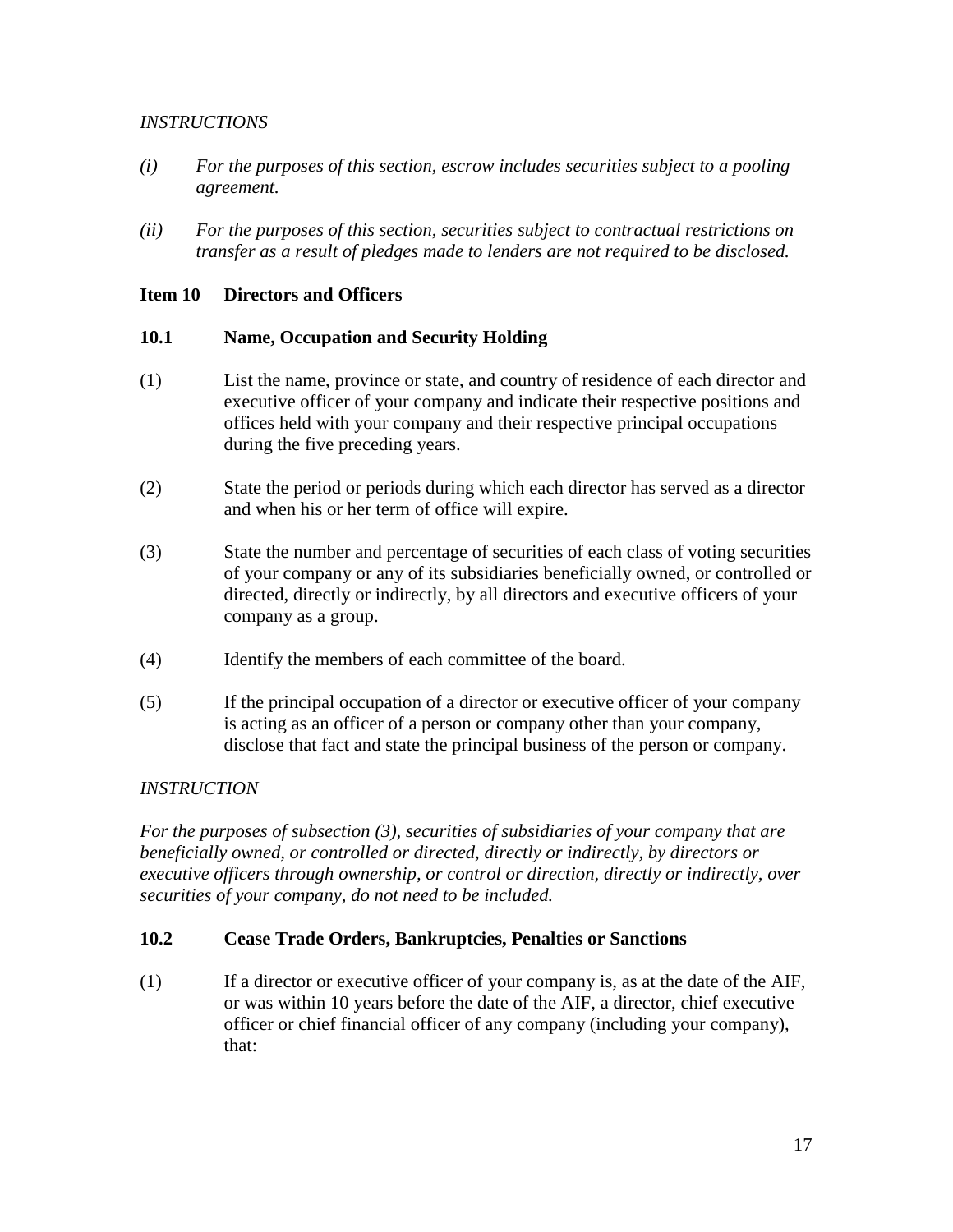- (a) was subject to an order that was issued while the director or executive officer was acting in the capacity as director, chief executive officer or chief financial officer, or
- (b) was subject to an order that was issued after the director or executive officer ceased to be a director, chief executive officer or chief financial officer and which resulted from an event that occurred while that person was acting in the capacity as director, chief executive officer or chief financial officer,

state the fact and describe the basis on which the order was made and whether the order is still in effect.

- (1.1) For the purposes of subsection (1), "order" means
	- (a) a cease trade order;
	- (b) an order similar to a cease trade order; or
	- (c) an order that denied the relevant company access to any exemption under securities legislation,

that was in effect for a period of more than 30 consecutive days.

- (1.2) If a director or executive officer of your company, or a shareholder holding a sufficient number of securities of your company to affect materially the control of your company
	- (a) is, as at the date of the AIF, or has been within the 10 years before the date of the AIF, a director or executive officer of any company (including your company) that, while that person was acting in that capacity, or within a year of that person ceasing to act in that capacity, became bankrupt, made a proposal under any legislation relating to bankruptcy or insolvency or was subject to or instituted any proceedings, arrangement or compromise with creditors or had a receiver, receiver manager or trustee appointed to hold its assets, state the fact; or
	- (b) has, within the 10 years before the date of the AIF, become bankrupt, made a proposal under any legislation relating to bankruptcy or insolvency, or become subject to or instituted any proceedings, arrangement or compromise with creditors, or had a receiver, receiver manager or trustee appointed to hold the assets of the director, executive officer or shareholder, state the fact.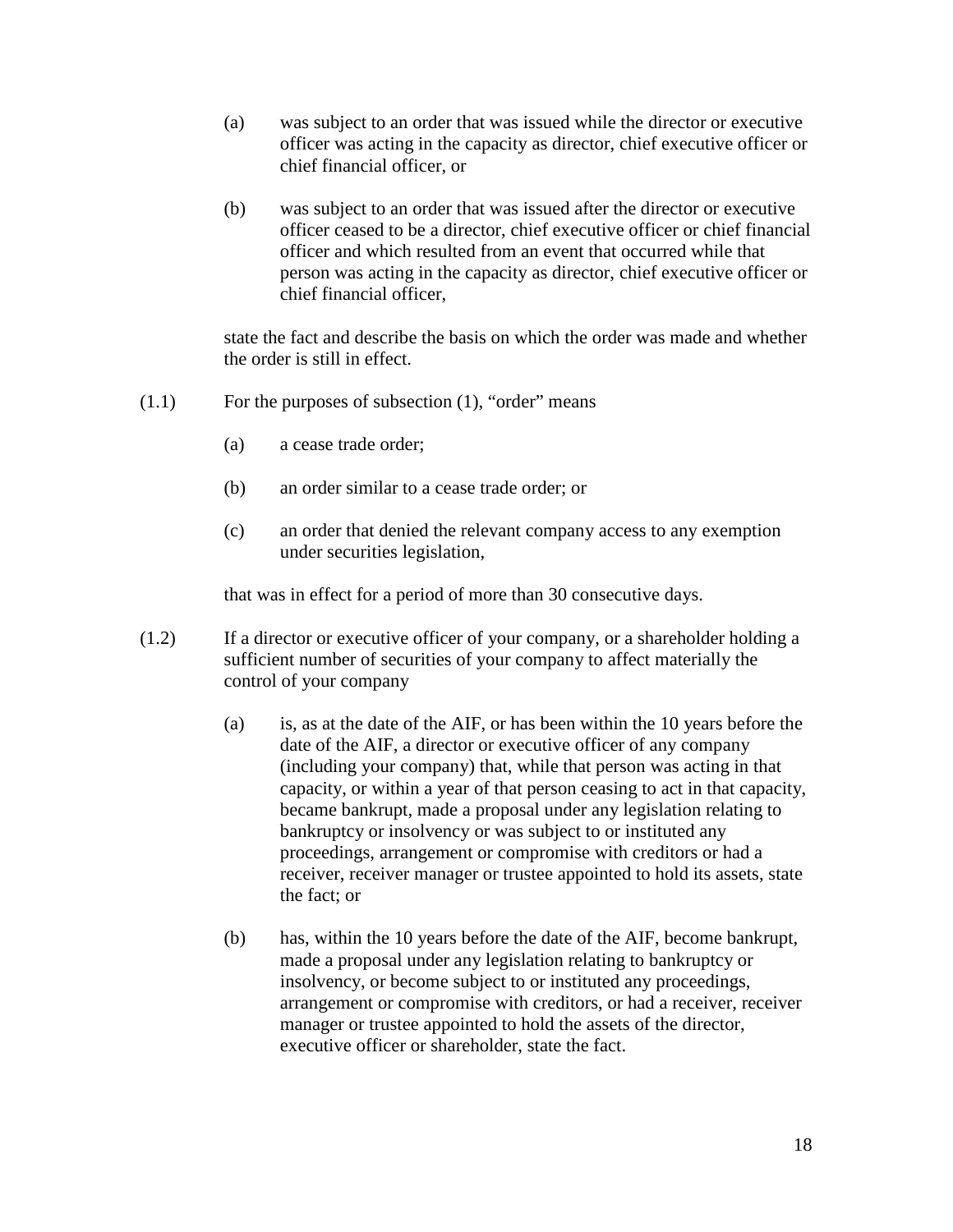- (2) Describe the penalties or sanctions imposed and the grounds on which they were imposed, or the terms of the settlement agreement and the circumstances that gave rise to the settlement agreement, if a director or executive officer of your company, or a shareholder holding a sufficient number of securities of your company to affect materially the control of your company, has been subject to
	- (a) any penalties or sanctions imposed by a court relating to securities legislation or by a securities regulatory authority or has entered into a settlement agreement with a securities regulatory authority; or
	- (b) any other penalties or sanctions imposed by a court or regulatory body that would likely be considered important to a reasonable investor in making an investment decision.
- (3) Despite subsection (2), no disclosure is required of a settlement agreement entered into before December 31, 2000 unless the disclosure would likely be important to a reasonable investor in making an investment decision.

# *INSTRUCTIONS*

- *(i) The disclosure required by subsections (1), (1.2) and (2) also applies to any personal holding companies of any of the persons referred to in subsections (1), (1.2) and (2).*
- *(ii) A management cease trade order which applies to directors or executive officers of a company is an "order" for the purposes of paragraph 10.2(1)(a) and must be disclosed, whether or not the director, chief executive officer or chief financial officer was named in the order.*
- *(iii) A late filing fee, such as a filing fee that applies to the late filing of an insider report, is not a "penalty or sanction" for the purposes of section 10.2.*
- *(iv) The disclosure in paragraph 10.2(1)(a) only applies if the director or executive officer was a director, chief executive officer or chief financial officer when the order was issued against the company. You do not have to provide disclosure if the director or executive officer became a director, chief executive officer or chief financial officer after the order was issued.*

## **10.3 Conflicts of Interest**

Disclose particulars of existing or potential material conflicts of interest between your company or a subsidiary of your company and any director or officer of your company or of a subsidiary of your company.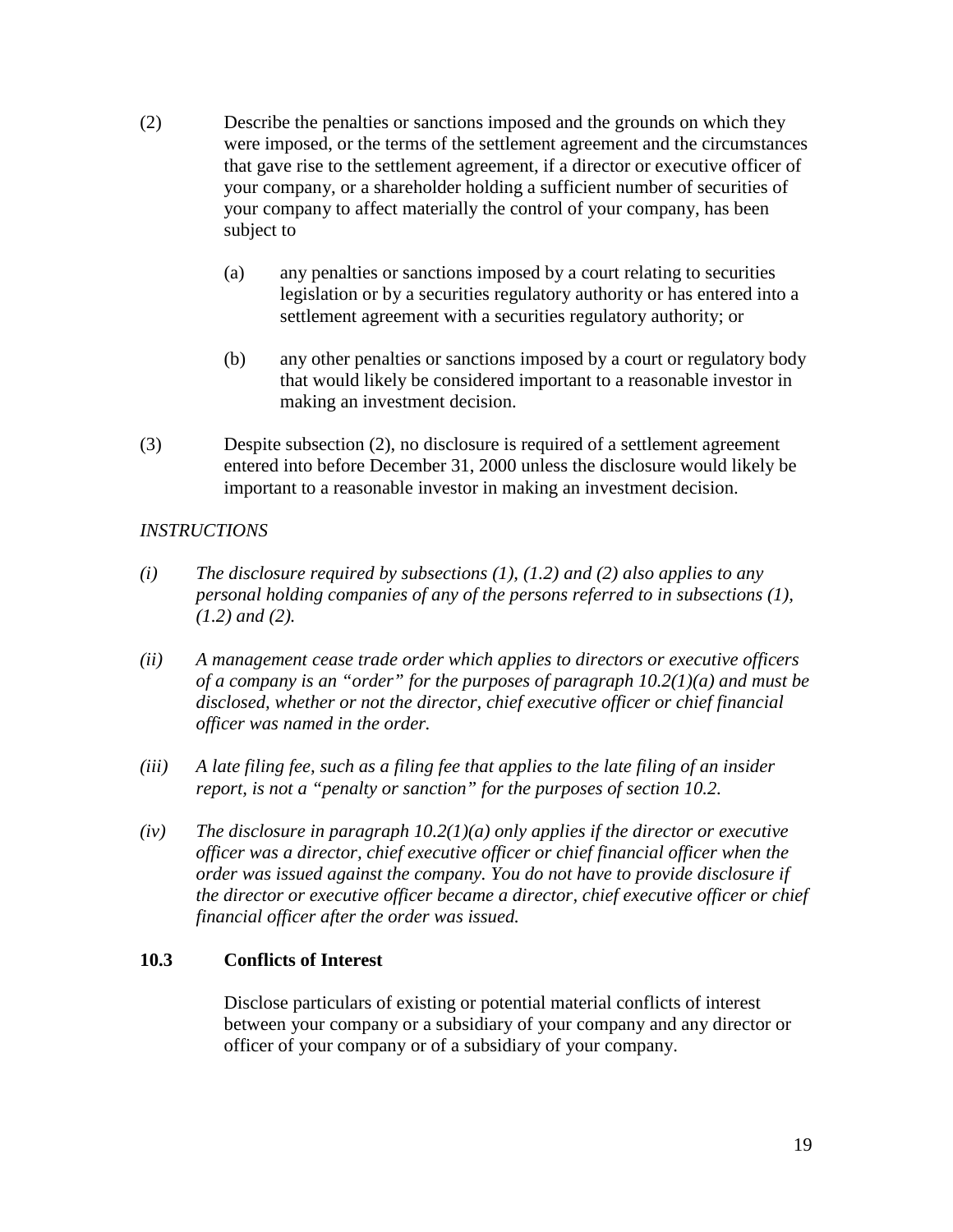# **Item 11 Promoters**

## **11.1 Promoters**

For a person or company that has been, within the two most recently completed financial years or during the current financial year, a promoter of your company or of a subsidiary of your company, state

- (a) the person or company's name;
- (b) the number and percentage of each class of voting securities and equity securities of your company or any of its subsidiaries beneficially owned, or controlled or directed, directly or indirectly;
- (c) the nature and amount of anything of value, including money, property, contracts, options or rights of any kind received or to be received by the promoter directly or indirectly from your company or from a subsidiary of your company, and the nature and amount of any assets, services or other consideration received or to be received by your company or a subsidiary of your company in return; and
- (d) for an asset acquired within the two most recently completed financial years or during the current financial year, or an asset to be acquired, by your company or by a subsidiary of your company from a promoter
	- (i) the consideration paid or to be paid for the asset and the method by which the consideration has been or will be determined;
	- (ii) the person or company making the determination referred to in subparagraph (i) and the person or company's relationship with your company, the promoter, or an associate or affiliate of your company or of the promoter; and
	- (iii) the date that the asset was acquired by the promoter and the cost of the asset to the promoter.

## **Item 12 Legal Proceedings and Regulatory Actions**

#### **12.1 Legal Proceedings**

- (1) Describe any legal proceedings your company is or was a party to, or that any of its property is or was the subject of, during your company's financial year.
- (2) Describe any such legal proceedings your company knows to be contemplated.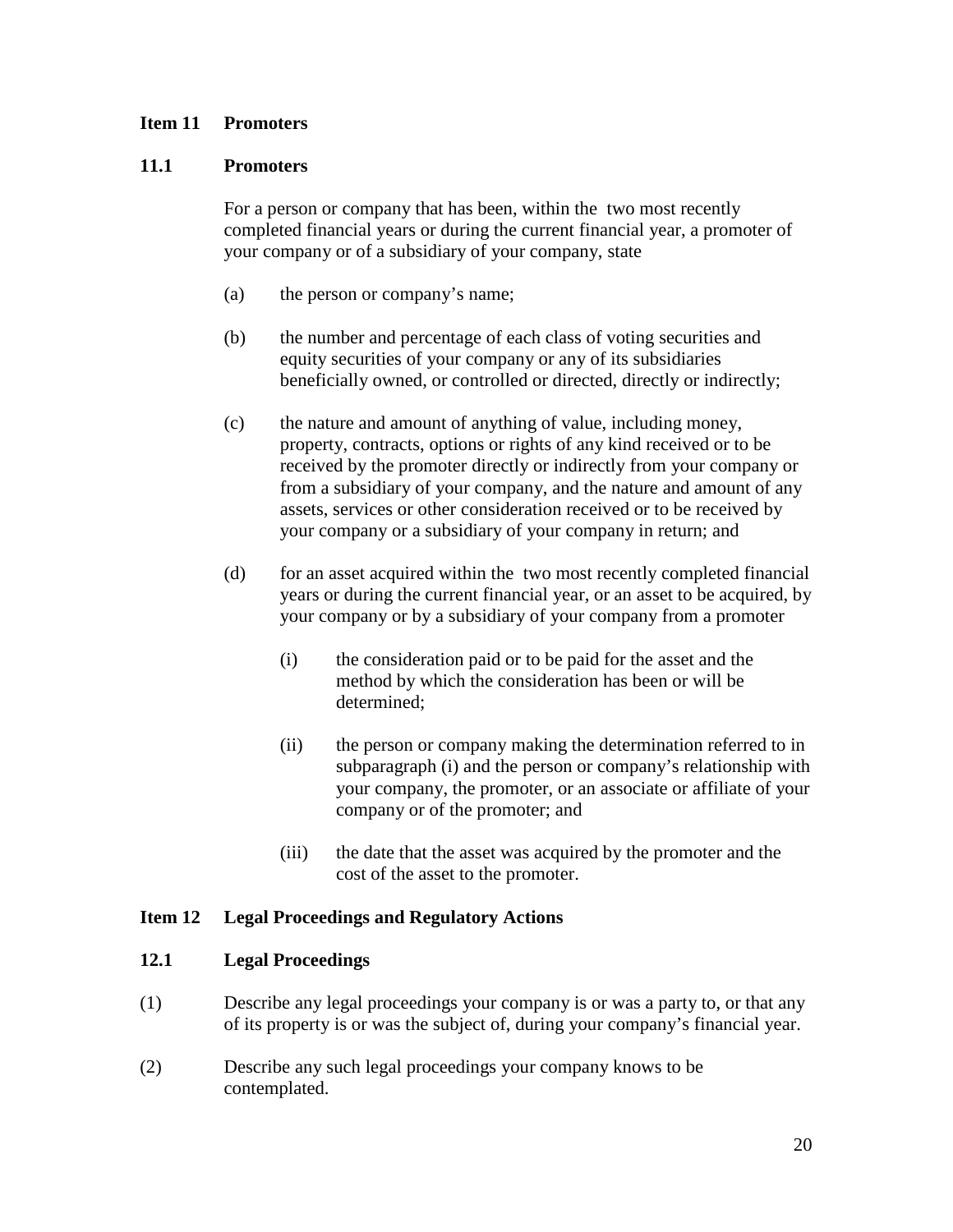(3) For each proceeding described in subsections (1) and (2), include the name of the court or agency, the date instituted, the principal parties to the proceeding, the nature of the claim, the amount claimed, if any, whether the proceeding is being contested, and the present status of the proceeding.

## *INSTRUCTION*

*You do not need to give information with respect to any proceeding that involves a claim for damages if the amount involved, exclusive of interest and costs, does not exceed ten per cent of the current assets of your company. However, if any proceeding presents in large degree the same legal and factual issues as other proceedings pending or known to be contemplated, you must include the amount involved in the other proceedings in computing the percentage.*

## **12.2 Regulatory Actions**

#### Describe any

- (a) penalties or sanctions imposed against your company by a court relating to securities legislation or by a securities regulatory authority during your financial year,
- (b) any other penalties or sanctions imposed by a court or regulatory body against your company that would likely be considered important to a reasonable investor in making an investment decision, and
- (c) settlement agreements your company entered into before a court relating to securities legislation or with a securities regulatory authority during your financial year.

#### **Item 13 Interest of Management and Others in Material Transactions**

#### **13.1 Interest of Management and Others in Material Transactions**

Describe, and state the approximate amount of, any material interest, direct or indirect, of any of the following persons or companies in any transaction within the three most recently completed financial years or during the current financial year that has materially affected or is reasonably expected to materially affect your company:

- (a) a director or executive officer of your company;
- (b) a person or company that beneficially owns, or controls or directs, directly or indirectly, more than 10 percent of any class or series of your outstanding voting securities; and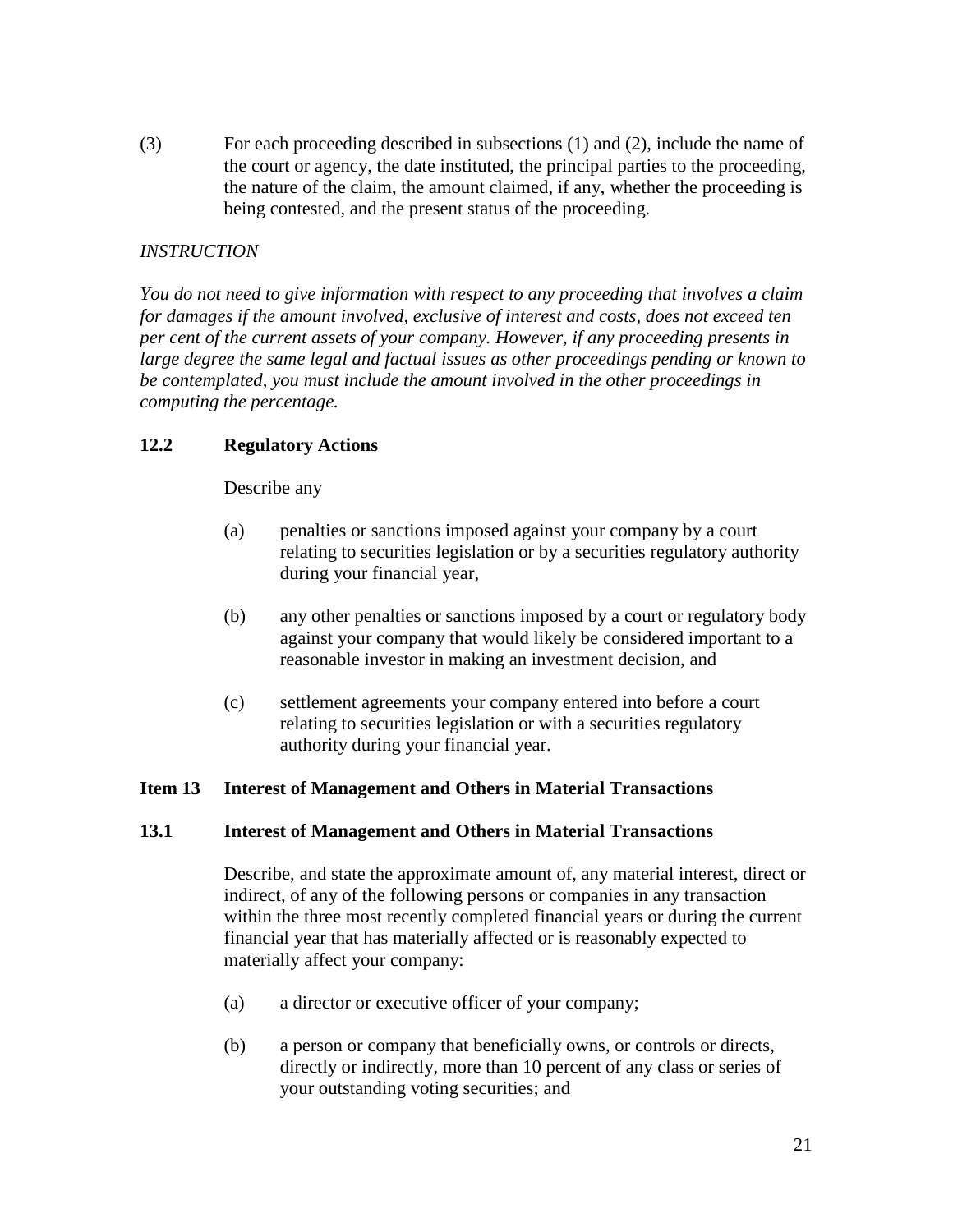(c) an associate or affiliate of any of the persons or companies referred to in paragraphs (a) or (b).

# *INSTRUCTIONS*

- *(i) The materiality of the interest is to be determined on the basis of the significance of the information to investors in light of all the circumstances of the particular case. The importance of the interest to the person having the interest, the relationship of the parties to the transaction with each other and the amount involved are among the factors to be considered in determining the significance of the information to securityholders.*
- *(ii) This Item does not apply to any interest arising from the ownership of securities of your company if the securityholder receives no extra or special benefit or advantage not shared on an equal basis by all other holders of the same class of securities or all other holders of the same class of securities who are resident in Canada.*
- *(iii) Give a brief description of the material transactions. Include the name of each person or company whose interest in any transaction is described and the nature of the relationship to your company.*
- *(iv) For any transaction involving the purchase of assets by or sale of assets to your company or a subsidiary of your company, state the cost of the assets to the purchaser, and the cost of the assets to the seller if acquired by the seller within three years before the transaction.*
- *(v) You do not need to give information under this Item for a transaction if*
	- *(A) the rates or charges involved in the transaction are fixed by law or determined by competitive bids,*
	- *(B) the interest of a specified person or company in the transaction is solely that of a director of another company that is a party to the transaction,*
	- *(C) the transaction involves services as a bank or other depository of funds, a transfer agent, registrar, trustee under a trust indenture or other similar services, or*
	- *(D) the transaction does not involve remuneration for services and the interest of the specified person or company arose from the beneficial ownership, direct or indirect, of less than ten per cent of any class of equity securities of another company that is party to the transaction and the transaction is in the ordinary course of business of your company or your company's subsidiaries.*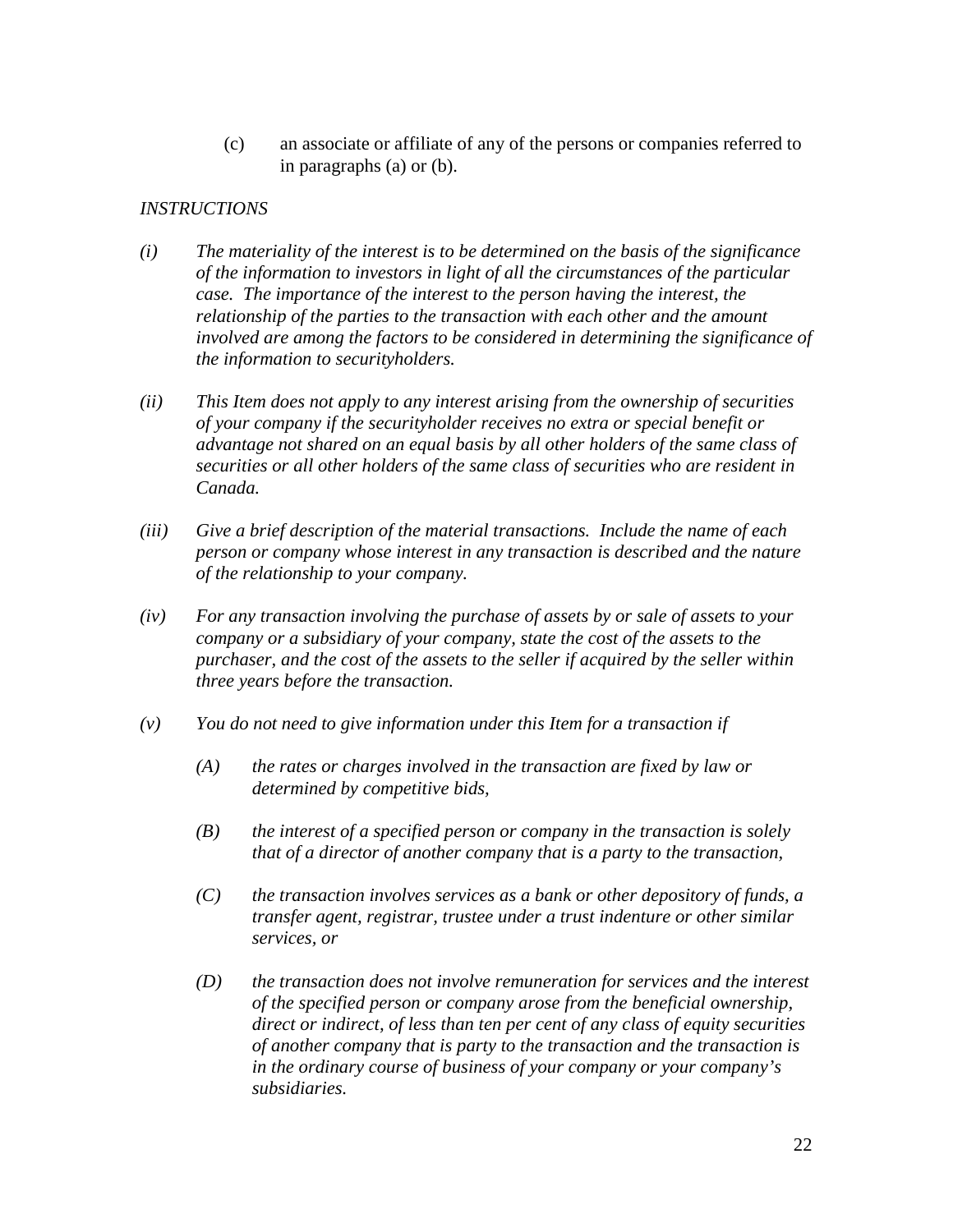*(vi) Describe all transactions not excluded above that involve remuneration (including an issuance of securities), directly or indirectly, to any of the specified persons or companies for services in any capacity unless the interest of the person or company arises solely from the beneficial ownership, direct or indirect, of less than ten per cent of any class of equity securities of another company furnishing the services to your company or your company's subsidiaries.*

# **Item 14 Transfer Agents and Registrars**

## **14.1 Transfer Agents and Registrars**

State the name of your company's transfer agent(s) and registrar(s) and the location (by municipalities) of the register(s) of transfers of each class of securities.

# **Item 15 Material Contracts**

# **15.1 Material Contracts**

Give particulars of any material contract

- (a) required to be filed under section 12.2 of the Instrument at the time this AIF is filed, as required under section 12.3 of the Instrument, or
- (b) that would be required to be filed under section 12.2 of the Instrument at the time this AIF is filed, as required under section 12.3 of the Instrument, but for the fact that it was previously filed.

# *INSTRUCTIONS*

- *(i) You must give particulars of any material contract that was entered into within the last financial year or before the last financial year but is still in effect, and that is required to be filed under section 12.2 of the Instrument or would be required to be filed under section 12.2 of the Instrument but for the fact that it was previously filed. You do not need to give particulars of a material contract that was entered into before January 1, 2002 because these material contracts are not required to be filed under section 12.2 of the Instrument.*
- *(ii) Set out a complete list of all contracts for which particulars must be given under this section, indicating those that are disclosed elsewhere in the AIF. Particulars need only be provided for those contracts that do not have the particulars given elsewhere in the AIF.*
- *(iii) Particulars of contracts must include the dates of, parties to, consideration provided for in, and general nature and key terms of, the contracts.*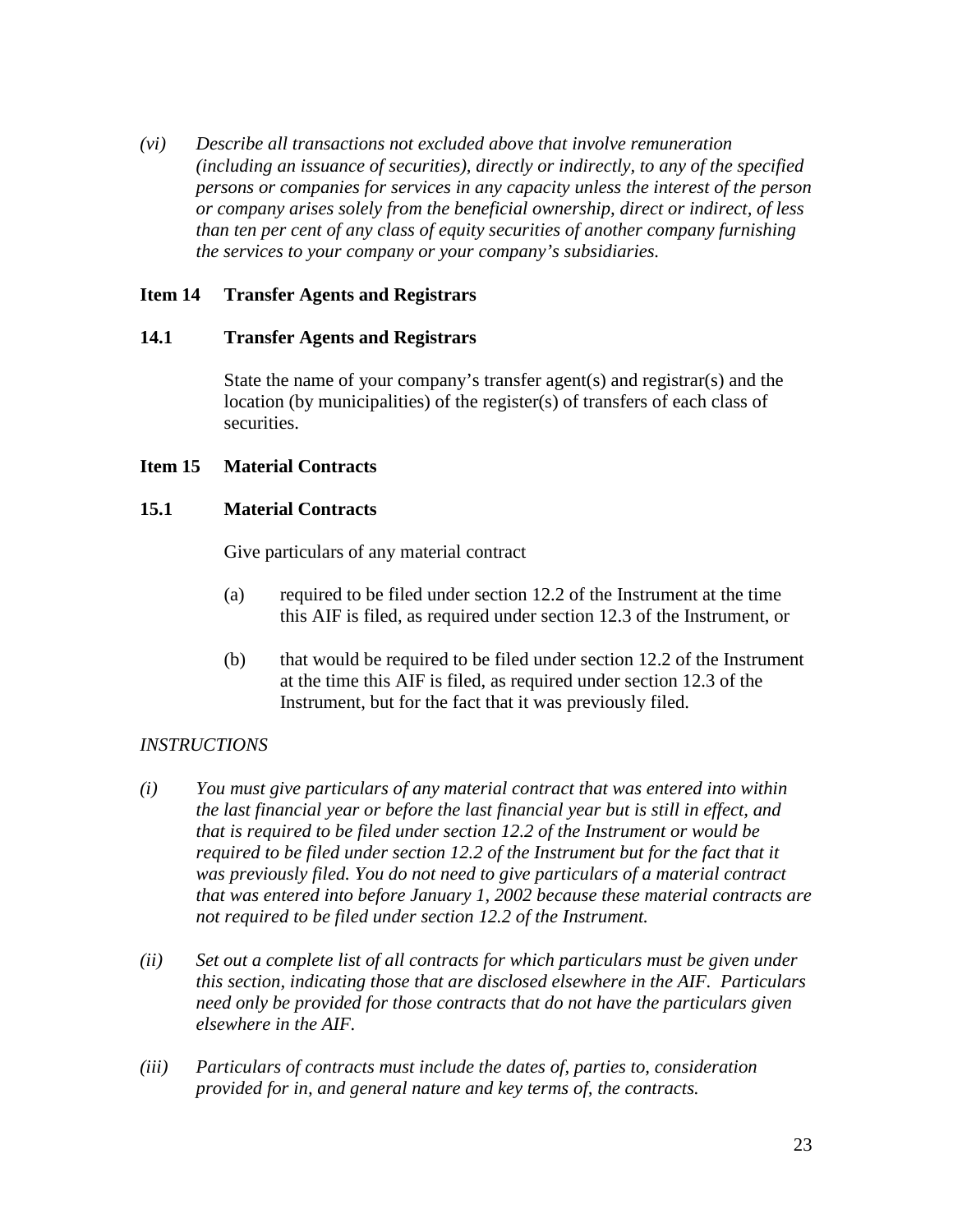# **Item 16 Interests of Experts**

#### **16.1 Names of Experts**

Name each person or company

- (a) who is named as having prepared or certified a report, valuation, statement or opinion described or included in a filing, or referred to in a filing, made under National Instrument 51-102 by your company during, or relating to, your company's most recently completed financial year; and
- (b) whose profession or business gives authority to the report, valuation, statement or opinion made by the person or company.

## **16.2 Interests of Experts**

- (1) Disclose all registered or beneficial interests, direct or indirect, in any securities or other property of your company or of one of your associates or affiliates
	- (a) held by an expert named in section 16.1 and, if the expert is not an individual, by the designated professionals of that expert, when that expert prepared the report, valuation, statement or opinion referred to in paragraph 16.1(a);
	- (b) received by an expert named in section 16.1 and, if the expert is not an individual, by the designated professionals of that expert, after the time specified in paragraph  $16.2(1)(a)$ ; or
	- (c) to be received by an expert named in section 16.1 and, if the expert is not an individual, by the designated professionals of that expert.
- $(1.1)$  For the purposes of subsection  $(1)$ , a "designated professional" means, in relation to an expert named in section 16.1,
	- (a) each partner, employee or consultant of the expert who participated in and who was in a position to directly influence the preparation of the report, valuation, statement or opinion referred to in paragraph 16.1(a); and
	- (b) each partner, employee or consultant of the expert who was, at any time during the preparation of the report, valuation, statement or opinion referred to in paragraph 16.1(a), in a position to directly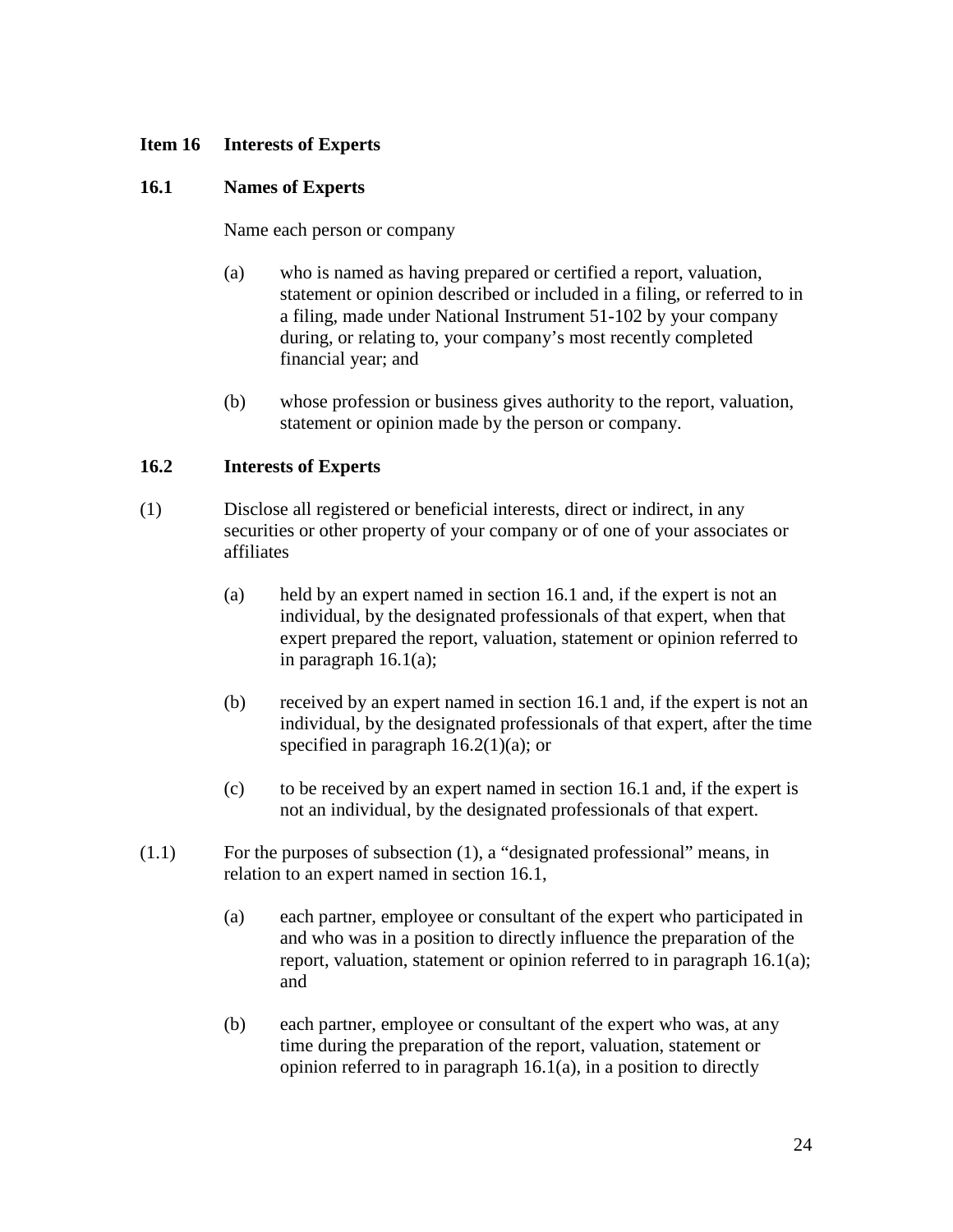influence the outcome of the preparation of the report, valuation, statement or opinion, including, without limitation

- (i) any person who recommends the compensation of, or who provides direct supervisory, management or other oversight of, the partner, employee or consultant in the performance of the preparation of the report, valuation, statement or opinion referred to in paragraph 16.1(a), including those at all successively senior levels through to the expert's chief executive officer;
- (ii) any person who provides consultation regarding technical or industry-specific issues, transactions or events for the preparation of the report, valuation, statement or opinion referred to in paragraph 16.1(a); and
- (iii) any person who provides quality control for the preparation of the report, valuation, statement or opinion referred to in paragraph 16.1(a).
- (2) For the purposes of subsection (1), if the person's or company's interest in the securities represents less than one per cent of your outstanding securities of the same class, a general statement to that effect is sufficient.
- (2.1) Despite subsection (1), an auditor who is independent in accordance with the auditor's rules of professional conduct in a jurisdiction of Canada or who has performed an audit in accordance with U.S. PCAOB GAAS or U.S. AICPA GAAS is not required to provide the disclosure in subsection (1) if there is disclosure that the auditor is independent in accordance with the auditor's rules of professional conduct in a jurisdiction of Canada or that the auditor has complied with the SEC's rules on auditor independence.
- (3) If a person or a director, officer or employee of a person or company referred to in subsection (1) is or is expected to be elected, appointed or employed as a director, officer or employee of your company or of any associate or affiliate of your company, disclose the fact or expectation.

# *INSTRUCTIONS*

- *(i) [Repealed]*
- *(ii) Section 16.2 does not apply to*
	- *(A) auditors of a business acquired by your company provided they have not been or will not be appointed as your company's auditor subsequent to the acquisition, and*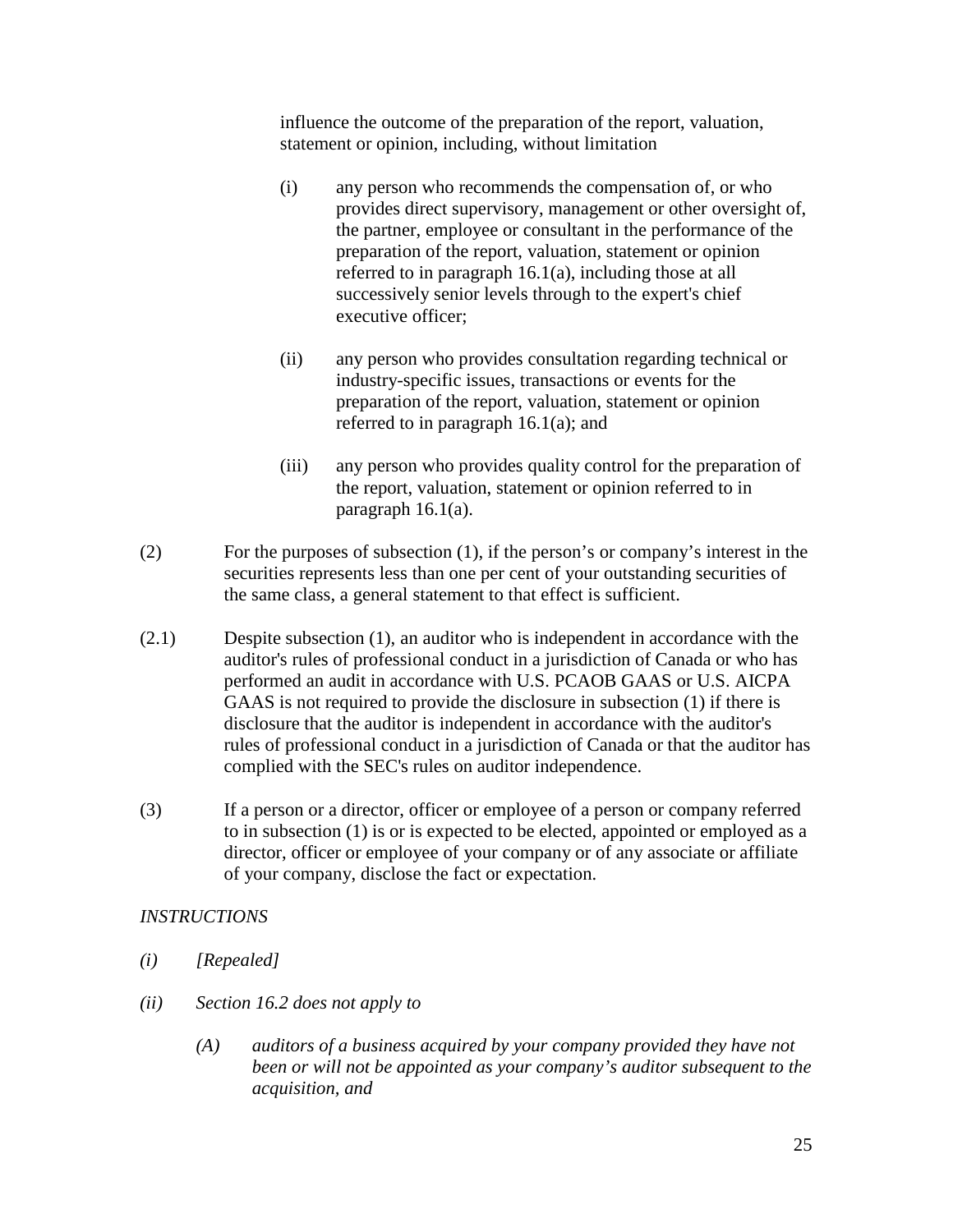- *(B) your company's predecessor auditors, if any, for periods when they were not your company's auditor.*
- *(iii) Section 16.2 does not apply to registered or beneficial interests, direct or indirect, held through mutual funds.*

## **Item 17 Additional Information**

## **17.1 Additional Information**

- (1) Disclose that additional information relating to your company may be found on SEDAR at www.sedar.com.
- (2) If your company is required to distribute a Form 51-102F5 to any of its securityholders, include a statement that additional information, including directors' and officers' remuneration and indebtedness, principal holders of your company's securities and securities authorized for issuance under equity compensation plans, if applicable, is contained in your company's information circular for its most recent annual meeting of securityholders that involved the election of directors.
- (3) Include a statement that additional financial information is provided in your company's financial statements and MD&A for its most recently completed financial year.

## *INSTRUCTION*

*Your company may also be required to provide additional information in its AIF as set out in Form 52-110F1 Audit Committee Information Required in an AIF.*

## **Item 18 Additional Disclosure for Companies Not Sending Information Circulars**

## **18.1 Additional Disclosure**

For companies that are not required to send a Form 51-102F5 to any of their securityholders, disclose the information required under Items 6 to 10, 12 and 13 of Form 51-102F5, as modified below, if applicable:

| Form 51-102F5 Reference                                                            | Modification                                                                                                                                                                                                                                           |
|------------------------------------------------------------------------------------|--------------------------------------------------------------------------------------------------------------------------------------------------------------------------------------------------------------------------------------------------------|
| Item 6 - Voting Securities<br>and Principal Holders of<br><b>Voting Securities</b> | Include the disclosure specified in section 6.1 without<br>regard to the phrase "entitled to be voted at the meeting".<br>Do not include the disclosure specified in sections 6.2,<br>6.3 and 6.4. Include the disclosure specified in section<br>6.5. |